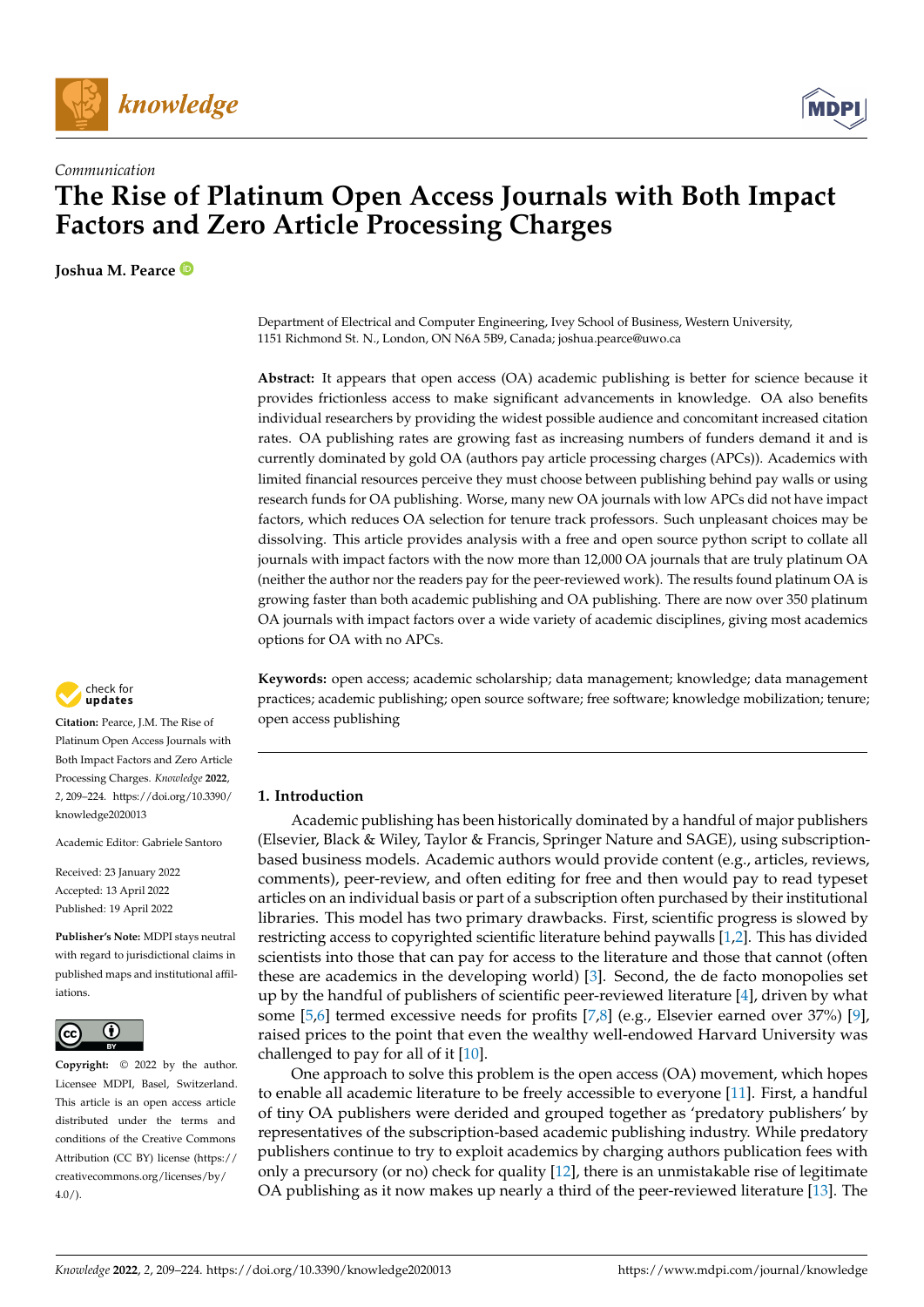trend is clear that in the not-so-distant future [\[4\]](#page-14-3) the peer-reviewed literature could be universally accessible to everyone  $[14,15]$  $[14,15]$  as many academics are calling for it  $[16]$ . The benefits of open access at any scale are well established in the literature and come in two main categories. First, OA publishing is a benefit to all of science as it provides a means of reviewing and accessing to relevant literature [\[17](#page-14-16)[,18\]](#page-14-17) for making significant advancements in knowledge [\[19](#page-14-18)[,20\]](#page-14-19). Thus, OA increases both efficiency and effectiveness of science as a whole [\[21\]](#page-14-20). Second, from an individual academic's point of view OA provides the pragmatic advantage of enabling the widest possible audience of their work by making it freely and easily on the Internet [\[4\]](#page-14-3). Most academics have eschewed greater financial wealth they could obtain in industry instead competing for prestige. The prestige is often governed by citations of their work and although contested before there is now no question that OA drives increased citation rates [\[22](#page-15-0)[–26\]](#page-15-1). The data has become overwhelming that OA brings academics greater readership and citations, and the ethical case of OA all publicly funded research has become impossible to ignore. Poynder summarizes the academic publishing as whole: " ... it is no longer rational, or even necessary, for subscription paywalls to be built between researchers and research." [\[27\]](#page-15-2).

Funders have begun to demand OA [\[28\]](#page-15-3) for these reasons, particularly public funders of science [\[2,](#page-14-1)[29\]](#page-15-4). It is hard to argue that if the public funds research, they should have to pay a second time to read it. Simultaneously, over 850 universities and research organizations, have also mandated that researchers share their work open access [\[28\]](#page-15-3). This in itself has caused challenges for academics, which believe they are being forced to pay exorbitant author processing fees (APCs) [\[30\]](#page-15-5) to either OA publishers or hybrid OA publishers (conventional journals that normally publish on the subscription model but charge an APC to make the same article OA). High APC values can be particularly damaging for some disciplines that are less well funded such as the humanities and social sciences (as compared to physical and medical sciences or engineering). Although academics have the green OA model (where they self-archive by uploading preprints or accepted versions of their papers into institutional repositories [\[31\]](#page-15-6)) this can be complex to navigate because publishers have different rules and it is time consuming. Substantial APCs, reinforce the wealth-gap in academia—where academics are literally paying to publish. Wealthier universities can for example, pay for discounts or fund APCs for OA for their faculty members [\[32\]](#page-15-7). Diamond or platinum OA journals, where no APC is paid for OA are few, new and unknown to most academics [\[33\]](#page-15-8). The advantages and disadvantages of the various journal types are summarized in Table [1.](#page-1-0)

|  | <b>Journal Type</b>       | <b>Advantages</b>                                        | <b>Disadvantages</b>                                                                                                       |
|--|---------------------------|----------------------------------------------------------|----------------------------------------------------------------------------------------------------------------------------|
|  | Conventional Subscription | No cost<br>to researchers directly                       | Paywall access slows knowledge<br>dissemination, creates<br>second-class academics with low<br>access to literature        |
|  | Green OA                  | No cost to researchers and<br>Free reading of pre-prints | Extra effort needed by researchers,<br>no central repository, more<br>difficult to track, improvements<br>lost from review |
|  | Gold OA                   | Free reading of<br>typeset articles                      | Costs money that diverts<br>funds from<br>research/knowledge creation                                                      |
|  | Platinum OA               | Free reading of<br>typeset articles                      | Perceived lack of options for<br>impact factor                                                                             |

<span id="page-1-0"></span>**Table 1.** Advantages and disadvantages of journal types.

Conventional publishers still have control of this situation, largely because it is perceived that they have monopoly on high impact factor journals [\[30](#page-15-5)[,33\]](#page-15-8). Impact factor is a metric of an academic journal that is the yearly mean number of citations of articles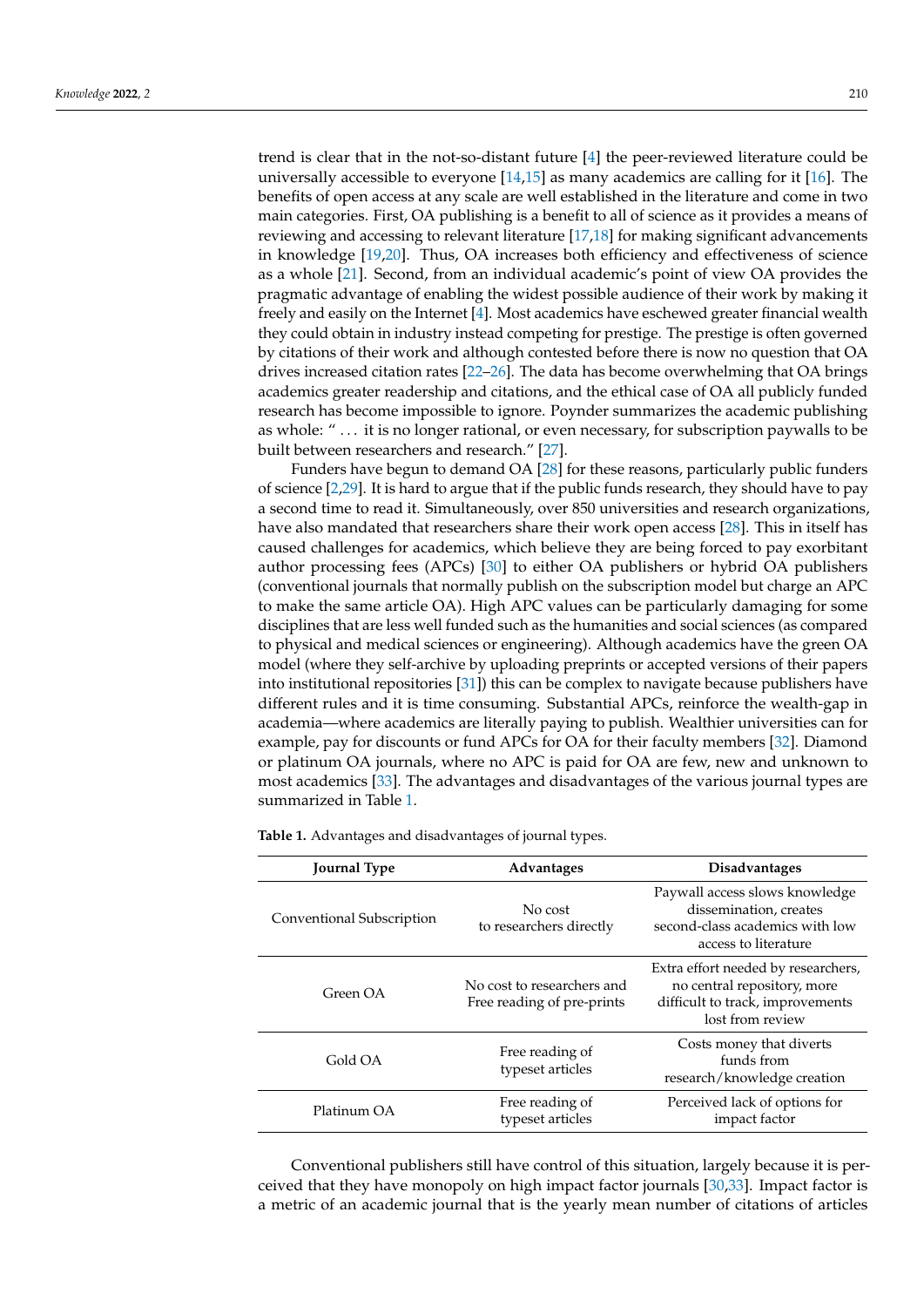published in the last two years in a given journal, as indexed by Clarivate's Web of Science. There are several reasons that the value of using impact factors has been contested including: (i) using journal impact factors conceals the difference in article citation rates, (ii) they are determined by technicalities unrelated to the scientific quality, (iii) they are research field dependent, and (iv) they can be manipulated [\[34\]](#page-15-9). Despite these issues [\[34\]](#page-15-9), impact factors are used a prestige metric for academics [\[35\]](#page-15-10). Academics are widely concerned [\[36\]](#page-15-11) that because publication in high-impact factor journals is important for demonstrating expertise for grants, tenure, and promotion and many open access journals (because they are in general newer carry lower impact factor scores) that requiring open access would be onerous [\[30,](#page-15-5)[33\]](#page-15-8).

A few years ago, academics simply had no choice: they could either publish in a journal with an impact factor or publish OA. Now they can publish in an impact factor journal in the hybrid model or in a growing list of gold OA journals with impact factors, but they have to pay APCs, while diverting funds from research activities (e.g., researcher salaries, supplies, etc.). This may, however, be changing. The Directory of Open Access Journals lists over 17,300 journals that offer a means of OA and over 12,250 have no APCs [\[37\]](#page-15-12). Do any of these journals have impact factors? The aim of this study is to answer that question. This short note summarizes the results of using an open source python script to collate all journals with impact factors with journals that are truly platinum OA—e.g., neither the author nor the readers pay for the peer-reviewed work. The results are discussed in the context of OA academic publishing and steps needed to minimize the cost to science from the academic publishing process.

### **2. Materials and Methods**

First, the impact factor (IF) list of 2020 provided by the Journal Citation Report (JCR), which contains over 12,000 journals was acquired [\[38\]](#page-15-13). The IF is calculated as:

IF 2020 = 
$$
\frac{Citations in 2019 + Citations in 2018}{Papers Published in 2019 + Papers Published in 2018}
$$
 (1)

Similarly, the IF data for 2021 was acquired from [\[39\]](#page-15-14). Next, the Directory of Open Access Journal (DOAJ) data was acquired for OA journals [\[40\]](#page-15-15). A free and open source python script was deployed that uses Pandas [\[41\]](#page-15-16) to take two csv files (one for IF and one for OA) and match them based off of a set of categories. It first takes in a set of data that includes journal IF categories in [\[38\]](#page-15-13). It then takes in a set of data from the DOAJ [\[40\]](#page-15-15) that includes information about each journal including if it has APCs and fits a criterion for open access. The script then takes this file and filters out only the records that have no APC and are OA. Finally, it retrieves all records from the IF list that are also in the new reduced DOAJ list and writes them out to a file. The results of this file are evaluated manually to remove repeats and errors.

The python script under GNU General Public License v3.0 [\[42\]](#page-15-17), input csv files, and the most recent update of the output.txt with new data are provided open access and at: <https://osf.io/mh4bx/> (accessed on 22 January 2022).

#### **3. Results**

The results of running the script for 2020 impact factors is shown in Table [A1](#page-7-0) in the Appendix [A.](#page-5-0) As can be seen in Table [A1,](#page-7-0) in 2020 there was 139 peer-reviewed OA journals with impact factors above 1.69 in a wide range of fields ranging from the 24th highest impact factor of all journals in *Living Reviews of Relativity* to the highly timely journals such as *Emerging Infectious Diseases*. The results of running the script for 2021 impact factors is shown in Table [A2](#page-14-21) in the Appendix [A.](#page-5-0) As can be seen by Table [A2,](#page-14-21) there are now 358 platinum OA journals with impact factors.

Based on the results of Table [A1,](#page-7-0) roughly 1% of impact factor journals are platinum OA in 2020. This value should be treated as conservative as the input data for 2020 only included journals IF  $> 1.69$ . As can be seen by Table [A2,](#page-14-21) there are now 358 platinum OA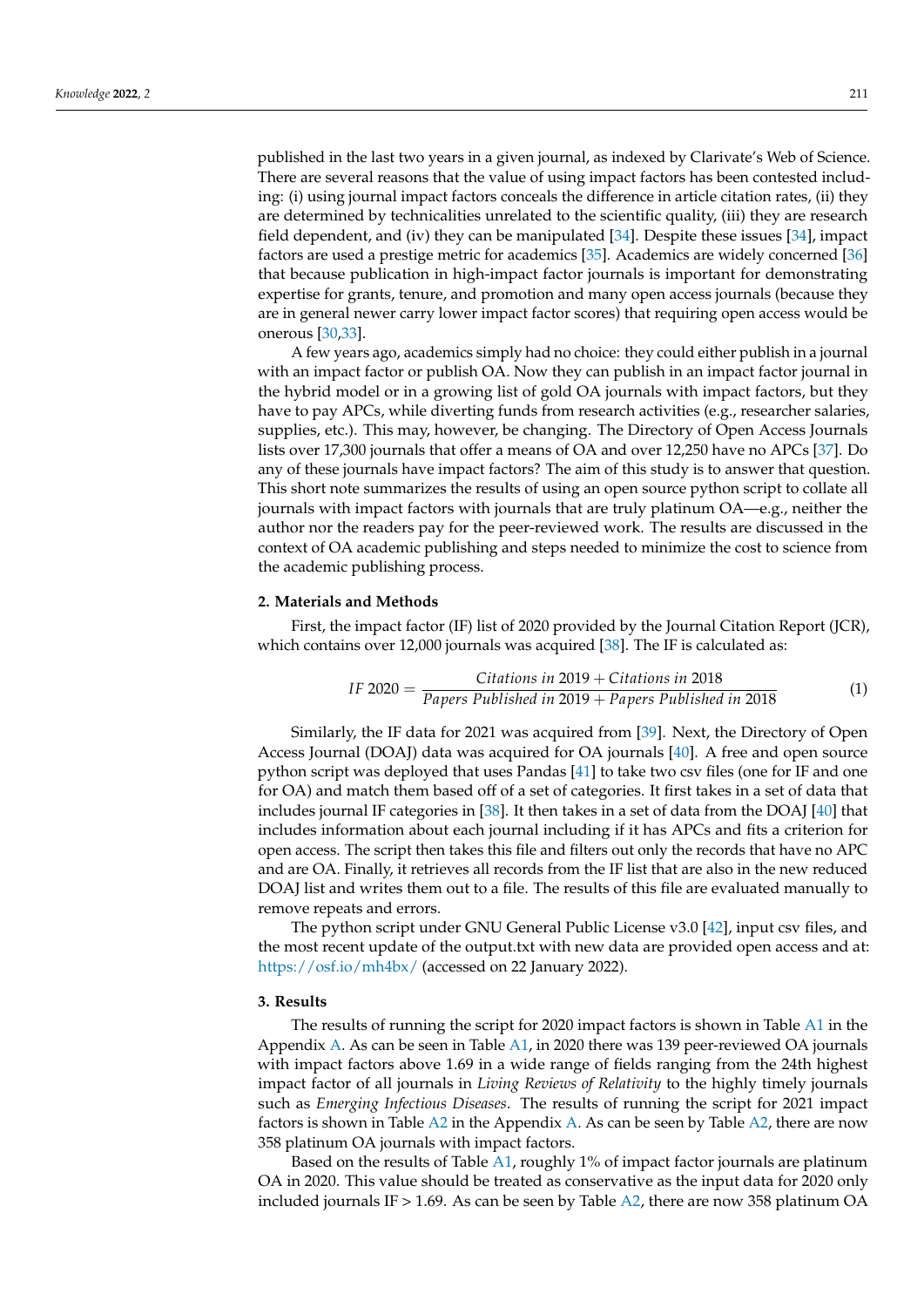journals with impact factors (2.9% of the total journals tracked for IF). Of these, 188 with impact factors above 1.69. This represents an increase of 90% for platinum OA journals with IF  $> 1.69$  in a single year. The number of double-digit impact factor platinum OA journals increased from 5 to 7 between 2020 and 2021, which is a 40% increase. Similarly, the number of platinum OA journals with  $IF > 2$  increased from 111 to 164, which is a 47% increase. It is clear that academics are increasingly choosing to publish in platinum OA journals. It can be presumed that these journals are being preferentially selected to conserve research funds to do research, but future work is needed to verify this.

#### **4. Discussion**

The results of this analysis must be treated with care. First, the outputs of the script can have errors due to the input. So, for example, the journal *Area*, was listed as OA in the 2020 and 2021 data sets, but on inspection of the current author page it is now a gold OA journal. This is likely due to the common practice of gold OA journals operating with zero APC in the beginning to become established. This normally continues until they gain an IF at which time either APC waivers are eliminated or markedly reduced or APCs are instituted. This could be the case for other journals in this analysis being mischaracterized as platinum OA as well. Authors aiming to publish in platinum OA journals should check the validity of the data in the DOAJ carefully themselves when selecting journals. Despite this caveat, there appears to be a clear trend of an increasing IF for platinum OA and their overall numbers and these trends are more rapid than the increase in publications overall (~4%/year [\[43\]](#page-15-18)) and of the transition to OA (35% searchable by DOAJ [\[44\]](#page-15-19)) as a whole.

Currently with platinum OA journals with impact factors making up only about 3% of platinum OA journals, they do not currently represent a major threat to conventional subscription or pure gold OA publishers. If growth rates of >40–90% continue in the IF of existing platinum OA and of the number of platinum OA, this may change rapidly. The conflict between subscription + green OA, hybrid OA and gold OA (APCs) is not yet resolved [\[45\]](#page-15-20). Platinum OA journals do not necessarily have the same negative incentives that for-profit journals have to drive up sales. It should be noted that many of the platinum OA journals in Tables [A1](#page-7-0) and [A2](#page-14-21) are published by for-profit academic publishers that are subsidized by either non-profit entities or governments. Thus, the profit incentive still exists as do concerns about the consequences of it.

In some ways, the profit seeking of academic publishers, previously visible only to university librarians negotiating subscription contracts, has become more visible to all academics. Furthermore, the often-shocking APC charges (e.g., *Nature Communications* charges US\$5,790 per article) [\[46\]](#page-15-21)), recent profit-maximizing practices include: (1) conventional publishers rejecting articles at subscription journals while offering convenient 'transfer services' to 'companion' journals that charge APCs, (2) OA publishers that offer APC discounts, similarly rejecting papers to cancel waivers, while encouraging resubmission and (3) accepting lower quality papers using any OA business model to drive up APC profit. Such practices will likely continue to disappoint academics and accelerate their selection of platinum OA now that the results of this analysis show there are platinum OA with IFs. This again will likely put economic pressure on the current business models of scientific publishers. Such pressure is similar to the illegal 'black OA' offered by Sci-Hub [\[47\]](#page-15-22). Widespread platinum OA would provide a legal means to provide the same level of access to the peer-reviewed literature, but far more must be carried out to make scholars aware of it [\[48\]](#page-15-23).

For this to occur there remains some technical hurdles. Although writing, reviewing and content editing are generally provided by academics as part of their service to the scientific community, academic publishers still provide publishing services such as electronic architecture for the journals, archiving, copy editing and type setting. The first two of these services has been developed as free and open source software by the Public Knowledge Project in the Open Journal Systems (OJS) [\[49\]](#page-15-24) and the ubiquitous low-cost internet archiving available that enable open access repositories [\[50\]](#page-15-25). Over 25,000 journals already use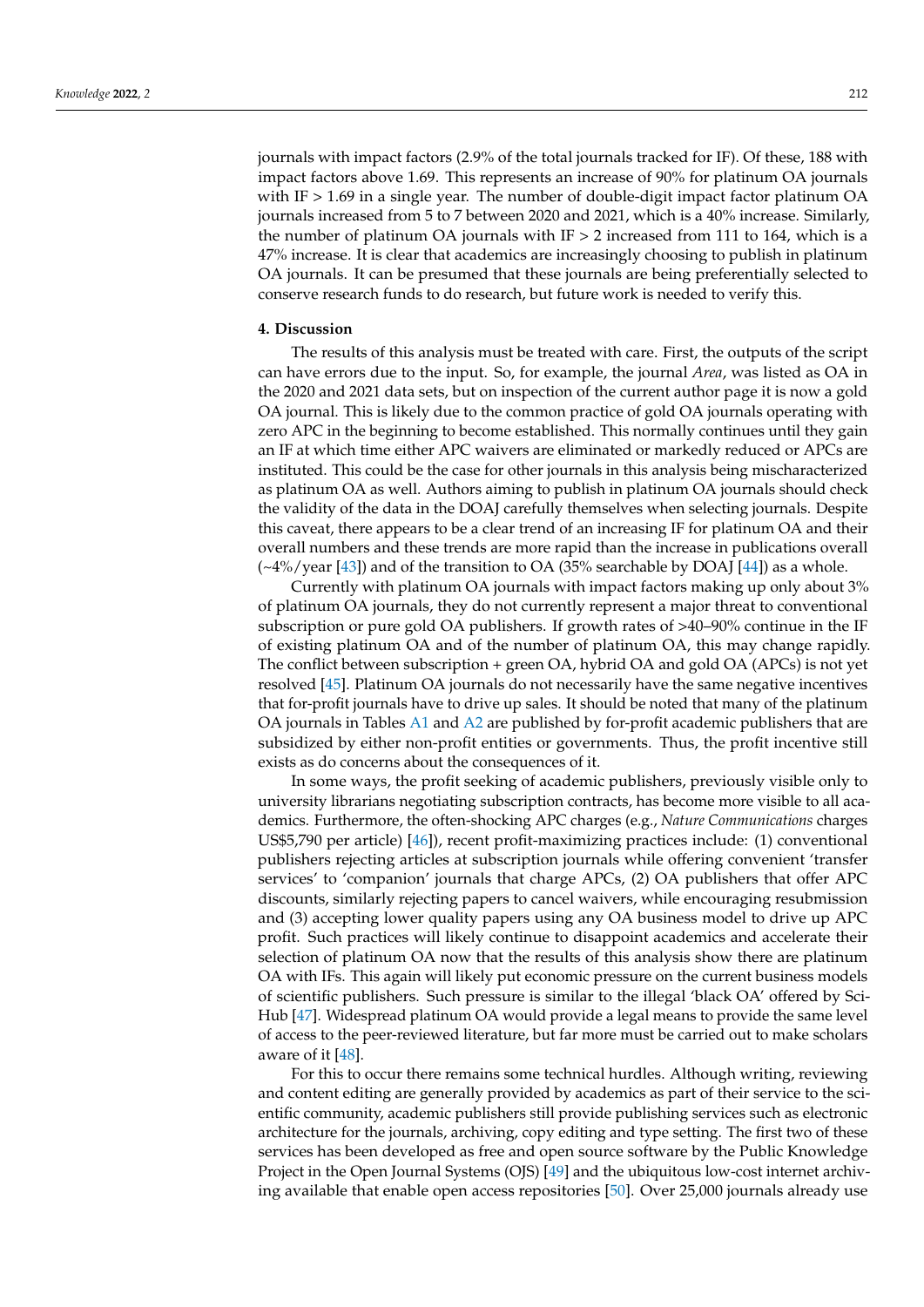OJS worldwide [\[49\]](#page-15-24). Some journals, both subscription and OA, use templates to assist in type setting such as MDPI or the IEEE, which provided both Word and LaTeX templates. How these templates are used differs by journal and publisher. For example, MDPI, a gold OA publisher, normally copy edits templated articles and fixes author mistakes, while at least for some IEEE publications (which are normally subscription based although some gold OA) only add a copyright notice to templated articles before publication. For the costs of publishing to be reduced for all OA models an easy-to-use method for authors is needed to make typeset articles. Templates can be effective, but can also be 'broken' by authors, and markup of various kinds is harder to use than WYSIWYG editors such as Libre Office or Word. LaTeX, for example, normally demands a steep learning curve, but Overleaf, which is an open-source online real-time collaborative LaTeX editor [\[51\]](#page-15-26), may offer a solution although more work is still needed to make it seamless for authors. There is an opportunity to do this with artificial intelligence (AI). Although many academics are good writers, copy editing remains an important service provided by academic publishers [\[52\]](#page-15-27). Efforts to provide copy editing using AI is already underway (e.g., Wordvice AI [\[53\]](#page-15-28), Katalyst Tech. [\[54\]](#page-15-29), or AuthorONE from Enago [\[55\]](#page-15-30)) and may represent the last technical hurdle in a completely open source and zero cost method (ignoring the current free services provided by the academic community itself for writing, editing and reviewing manuscripts) of providing universal platinum OA to new articles. Finally, to automate the collection of legal preprints open source programs are needed to provide that same level of access to all pat work [\[56\]](#page-15-31).

### **5. Conclusions**

The results of this analysis show currently platinum OA journals with impact factors represent roughly 3% of all platinum OA journals. For many academics, this fact alone may be surprising as historically there were no OA journals with impact factors and more recently all of the OA that did have impact factors came only with large APCs. This resolves one of the major equity issues in academia (i.e., wealthy academics could afford APCs to enable their work to be read by others and still publish in journals with impact factors for tenure, while less well-endowed researchers were not able to share their work as readily or had to give up the prestige of publishing in IF journals). Now, faculty no longer need to choose between two sub-optimal situations, they can share their work with everyone and still publish in journals with IFs.

The results also show that platinum OA journals with impact factors are growing both in number and impact factor values faster than both academic publishing as a whole and the extremely fast growth in OA publishing. Specifically, in a single year the platinum OA journals with IF  $> 1.69$  increased 90%, the number of platinum OA journals with IF > 2 increased 47%, and the number of double-digit impact factor platinum OA journals increased by 40%. This means that over time most of the literature can be expected to be OA as has been hypothesized by several researchers previously, but also that much of the OA literature will continue to shift to platinum OA. Based on the limited data set here it appears that in the foreseeable future these trends will continue. The growth in OA is being fueled by what is in the best interest of both authors and readers and the growth in platinum OA is being fueled by the limited resources of the authors. Both of these trends benefit knowledge sharing because platinum OA journals provide literature to the entire public for free without directly reducing researcher funds (and thus hampering research in other areas). This would be expected to increase the rate of discovery and thus help accelerate scientific progress in general. In addition, this growth in IF platinum OA journals can be viewed as positive for knowledge quality because although the value of impact factors are contested, they still provide some litmus test that the quality of the literature is being preserved if other academics find it useful enough to cite.

With there being a relatively broad selection of platinum OA journals to select from and the last remaining major barrier to their use (having an impact factor and thus being useful for the tenure and promotion process) being removed many more academics will be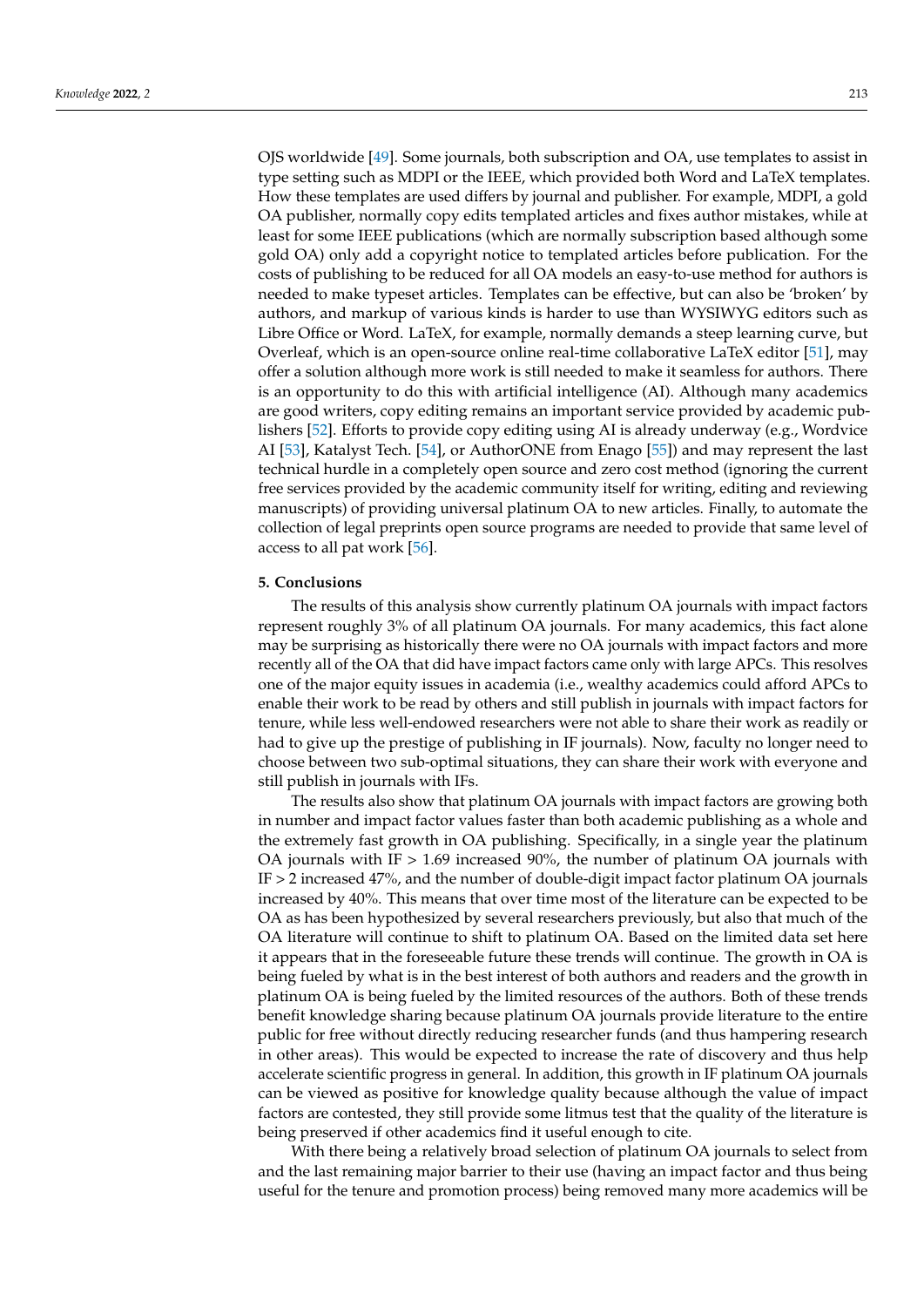able to move to OA, particularly those from non-wealthy labs. It can thus be concluded, that conventional subscription, hybrid and new OA-pure academic publishers will need to adapt their business models to compete with this disruptive innovation of platinum OA with IF, while still maintaining sustainability. Substantial future work is available in this area for academic publishers to adapt and flourish just as other sectors have needed to adapt when open source methodologies became common (e.g., with free and open source software now making up a major portion of the software industry).

**Funding:** This research was supported by the Thompson Endowment.

**Data Availability Statement:** All data is available on the Open Science Framework [https://osf.io/](https://osf.io/mh4bx/) [mh4bx/](https://osf.io/mh4bx/) (accessed on 22 January 2022).

**Acknowledgments:** The author want to thank S. Breuer for helpful discussions and technical support.

**Conflicts of Interest:** The author declares no conflict of interest. The funders had no role in the design of the study; in the collection, analyses, or interpretation of data; in the writing of the manuscript, or in the decision to publish the results.

### <span id="page-5-0"></span>**Appendix A**

Table [A1](#page-7-0) shows the platinum open access journals with impact factors >1.69 in 2020 and can be found at <https://osf.io/mh4bx/> (accessed on 22 January 2022) and Table [A2](#page-14-21) provides platinum open access journals with impact factors in 2021.

| <b>Journal Name</b>                                     | <b>Impact Factor</b> |
|---------------------------------------------------------|----------------------|
| Living Reviews In Relativity                            | 35.429               |
| Living Reviews In Solar Physics                         | 20.000               |
| <b>Journal Of Statistical Software</b>                  | 13.642               |
| Nano-Micro Letters                                      | 12.264               |
| Protein & Cell                                          | 10.164               |
| <b>Chemical Science</b>                                 | 9.346                |
| Earth System Science Data                               | 9.197                |
| Studies In Mycology                                     | 9.027                |
| <b>Environmental Health Perspectives</b>                | 8.382                |
| Journal Of Stroke                                       | 7.470                |
| Acta Pharmaceutica Sinica B                             | 7.097                |
| Eurosurveillance                                        | 6.454                |
| Green Energy & Environment                              | 6.395                |
| <b>Emerging Infectious Diseases</b>                     | 6.259                |
| European Respiratory Review                             | 6.220                |
| Journal Of Innovation & Knowledge                       | 6.027                |
| Journal Of High Energy Physics                          | 5.875                |
| <b>Journal Of Materiomics</b>                           | 5.797                |
| <b>Journal Of Biomedical Science</b>                    | 5.762                |
| Rheumatology                                            | 5.606                |
| Virus Evolution                                         | 5.549                |
| Journal Of Ginseng Research                             | 5.487                |
| Journal Of Physiotherapy                                | 5.440                |
| Digital Communications And Networks                     | 5.382                |
| Journal Of Computer-Mediated Communication              | 5.366                |
| Friction                                                | 5.290                |
| Journal Of Sport And Health Science                     | 5.200                |
| <b>Scipost Physics</b>                                  | 5.051                |
| European Journal Of Psychology Applied To Legal Context | 4.905                |
| Regenerative Biomaterials                               | 4.882                |

**Table A1.** Platinum open access journals with impact factors > 1.69 in 2020.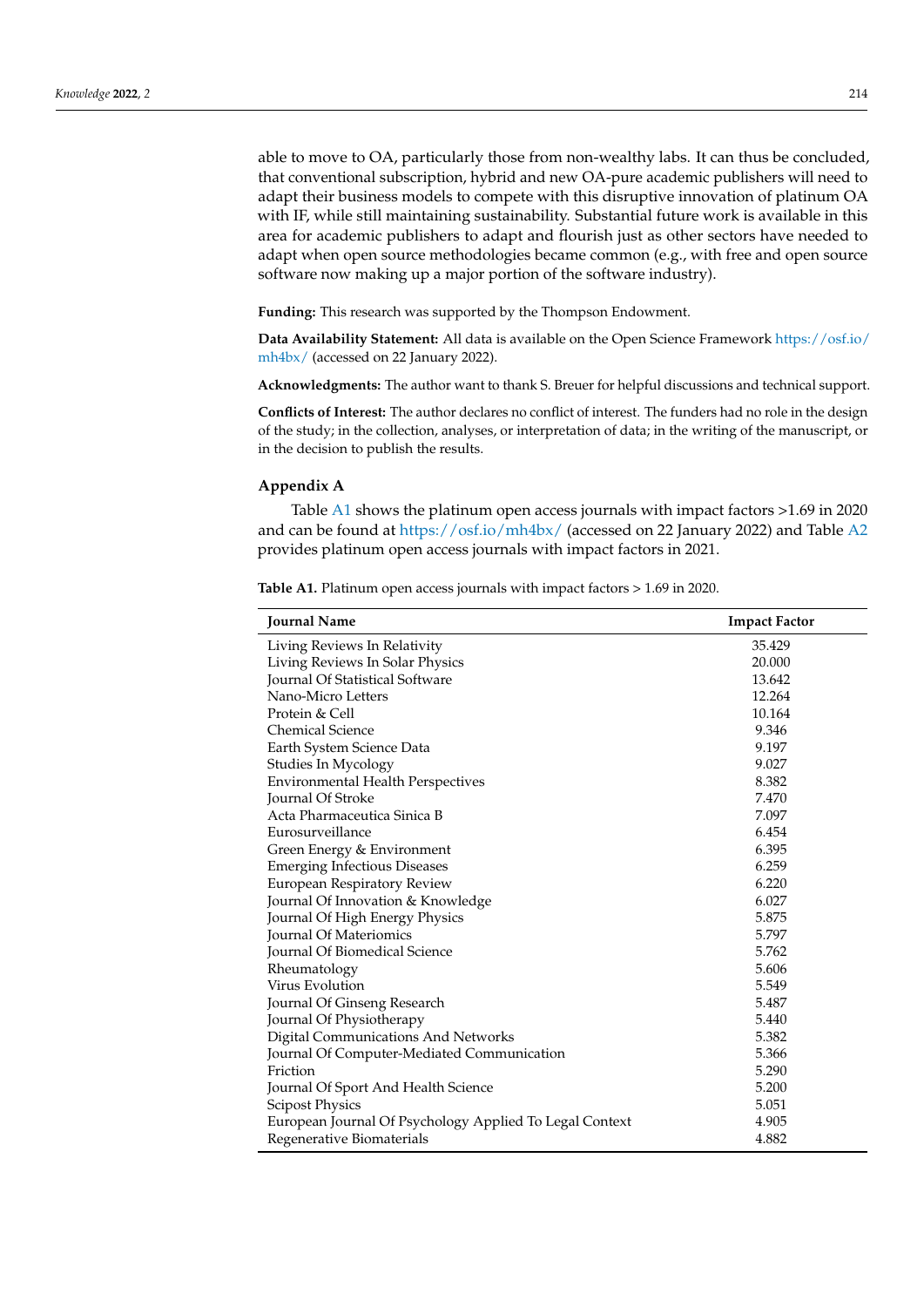| Allergology International<br>4.806<br>Journal Of Food And Drug Analysis<br>4.727<br>Geochemical Perspectives Letters<br>4.452<br>4.384<br>Physics Letters B<br><b>Geoscience Frontiers</b><br>4.202<br>Hellenic Journal Of Cardiology<br>4.047<br>4.026<br>Psychosocial Intervention<br>Journal Of Orthopaedic Translation<br>3.986<br>Asian Journal Of Pharmaceutical Sciences<br>3.968<br>International Journal Of Mining Science And Technology<br>3.903<br>International Journal Of Health Policy And Management<br>3.821<br>International Soil And Water Conservation Research<br>3.770<br>Biomedical Journal<br>3.697<br>Journal Of Competitiveness<br>3.649<br>Perspectives In Ecology And Conservation<br>3.563<br>Cultural Anthropology<br>3.554<br>3.475<br>Bioimpacts<br>3.395<br>Crop Journal<br>Comunicar<br>3.375<br>3.370<br>Health Technology Assessment<br>Journal Of Gynecologic Oncology<br>3.304<br>3.257<br><b>Endocrinology And Metabolism</b><br><b>Rice Science</b><br>3.162<br>Csee Journal Of Power And Energy Systems<br>3.115<br>Journal Of Modern Power Systems And Clean Energy<br>3.090<br>Burns & Trauma<br>3.088<br>3.083<br><b>Express Polymer Letters</b><br>International Journal Of Educational Technology In Higher<br>3.080<br>Education<br>3.075<br>Ultrasonography<br>Acta Orthopaedica<br>2.965<br>Financial Innovation<br>2.964<br>Matter And Radiation At Extremes<br>2.931<br>2.919<br>Nano Convergence<br>Journal Of Advanced Ceramics<br>2.889<br>Petroleum Exploration And Development<br>2.845<br>Oeno One<br>2.831<br>Journal Of Rock Mechanics And Geotechnical Engineering<br>2.829<br>Nuclear Physics B<br>2.817<br>Nucleus<br>2.792<br>Pulmonology<br>2.778<br>Journal Of Orthopaedics And Traumatology<br>2.767<br>2.740<br>Efsa Journal<br>2.740<br>Perioperative Medicine<br>Forest Ecosystems<br>2.696<br>2.673<br>Journal Of Pharmaceutical Analysis<br>Zoological Research<br>2.638<br>2.637<br>Defence Technology<br>Beilstein Journal Of Organic Chemistry<br>2.622<br>Area<br>2.617<br>Beilstein Journal Of Nanotechnology<br>2.612<br>International Journal Of Interactive Multimedia And Artificial<br>2.561<br>Intelligence<br>Computational Linguistics<br>2.510<br>2.500<br>Croatian Journal Of Forest Engineering<br>2.500 | <b>Journal Name</b>                      | <b>Impact Factor</b> |
|-------------------------------------------------------------------------------------------------------------------------------------------------------------------------------------------------------------------------------------------------------------------------------------------------------------------------------------------------------------------------------------------------------------------------------------------------------------------------------------------------------------------------------------------------------------------------------------------------------------------------------------------------------------------------------------------------------------------------------------------------------------------------------------------------------------------------------------------------------------------------------------------------------------------------------------------------------------------------------------------------------------------------------------------------------------------------------------------------------------------------------------------------------------------------------------------------------------------------------------------------------------------------------------------------------------------------------------------------------------------------------------------------------------------------------------------------------------------------------------------------------------------------------------------------------------------------------------------------------------------------------------------------------------------------------------------------------------------------------------------------------------------------------------------------------------------------------------------------------------------------------------------------------------------------------------------------------------------------------------------------------------------------------------------------------------------------------------------------------------------------------------------------------------------------------------------------------------------------------------------------------------------------------------------------|------------------------------------------|----------------------|
|                                                                                                                                                                                                                                                                                                                                                                                                                                                                                                                                                                                                                                                                                                                                                                                                                                                                                                                                                                                                                                                                                                                                                                                                                                                                                                                                                                                                                                                                                                                                                                                                                                                                                                                                                                                                                                                                                                                                                                                                                                                                                                                                                                                                                                                                                                 |                                          |                      |
|                                                                                                                                                                                                                                                                                                                                                                                                                                                                                                                                                                                                                                                                                                                                                                                                                                                                                                                                                                                                                                                                                                                                                                                                                                                                                                                                                                                                                                                                                                                                                                                                                                                                                                                                                                                                                                                                                                                                                                                                                                                                                                                                                                                                                                                                                                 |                                          |                      |
|                                                                                                                                                                                                                                                                                                                                                                                                                                                                                                                                                                                                                                                                                                                                                                                                                                                                                                                                                                                                                                                                                                                                                                                                                                                                                                                                                                                                                                                                                                                                                                                                                                                                                                                                                                                                                                                                                                                                                                                                                                                                                                                                                                                                                                                                                                 |                                          |                      |
|                                                                                                                                                                                                                                                                                                                                                                                                                                                                                                                                                                                                                                                                                                                                                                                                                                                                                                                                                                                                                                                                                                                                                                                                                                                                                                                                                                                                                                                                                                                                                                                                                                                                                                                                                                                                                                                                                                                                                                                                                                                                                                                                                                                                                                                                                                 |                                          |                      |
|                                                                                                                                                                                                                                                                                                                                                                                                                                                                                                                                                                                                                                                                                                                                                                                                                                                                                                                                                                                                                                                                                                                                                                                                                                                                                                                                                                                                                                                                                                                                                                                                                                                                                                                                                                                                                                                                                                                                                                                                                                                                                                                                                                                                                                                                                                 |                                          |                      |
|                                                                                                                                                                                                                                                                                                                                                                                                                                                                                                                                                                                                                                                                                                                                                                                                                                                                                                                                                                                                                                                                                                                                                                                                                                                                                                                                                                                                                                                                                                                                                                                                                                                                                                                                                                                                                                                                                                                                                                                                                                                                                                                                                                                                                                                                                                 |                                          |                      |
|                                                                                                                                                                                                                                                                                                                                                                                                                                                                                                                                                                                                                                                                                                                                                                                                                                                                                                                                                                                                                                                                                                                                                                                                                                                                                                                                                                                                                                                                                                                                                                                                                                                                                                                                                                                                                                                                                                                                                                                                                                                                                                                                                                                                                                                                                                 |                                          |                      |
|                                                                                                                                                                                                                                                                                                                                                                                                                                                                                                                                                                                                                                                                                                                                                                                                                                                                                                                                                                                                                                                                                                                                                                                                                                                                                                                                                                                                                                                                                                                                                                                                                                                                                                                                                                                                                                                                                                                                                                                                                                                                                                                                                                                                                                                                                                 |                                          |                      |
|                                                                                                                                                                                                                                                                                                                                                                                                                                                                                                                                                                                                                                                                                                                                                                                                                                                                                                                                                                                                                                                                                                                                                                                                                                                                                                                                                                                                                                                                                                                                                                                                                                                                                                                                                                                                                                                                                                                                                                                                                                                                                                                                                                                                                                                                                                 |                                          |                      |
|                                                                                                                                                                                                                                                                                                                                                                                                                                                                                                                                                                                                                                                                                                                                                                                                                                                                                                                                                                                                                                                                                                                                                                                                                                                                                                                                                                                                                                                                                                                                                                                                                                                                                                                                                                                                                                                                                                                                                                                                                                                                                                                                                                                                                                                                                                 |                                          |                      |
|                                                                                                                                                                                                                                                                                                                                                                                                                                                                                                                                                                                                                                                                                                                                                                                                                                                                                                                                                                                                                                                                                                                                                                                                                                                                                                                                                                                                                                                                                                                                                                                                                                                                                                                                                                                                                                                                                                                                                                                                                                                                                                                                                                                                                                                                                                 |                                          |                      |
|                                                                                                                                                                                                                                                                                                                                                                                                                                                                                                                                                                                                                                                                                                                                                                                                                                                                                                                                                                                                                                                                                                                                                                                                                                                                                                                                                                                                                                                                                                                                                                                                                                                                                                                                                                                                                                                                                                                                                                                                                                                                                                                                                                                                                                                                                                 |                                          |                      |
|                                                                                                                                                                                                                                                                                                                                                                                                                                                                                                                                                                                                                                                                                                                                                                                                                                                                                                                                                                                                                                                                                                                                                                                                                                                                                                                                                                                                                                                                                                                                                                                                                                                                                                                                                                                                                                                                                                                                                                                                                                                                                                                                                                                                                                                                                                 |                                          |                      |
|                                                                                                                                                                                                                                                                                                                                                                                                                                                                                                                                                                                                                                                                                                                                                                                                                                                                                                                                                                                                                                                                                                                                                                                                                                                                                                                                                                                                                                                                                                                                                                                                                                                                                                                                                                                                                                                                                                                                                                                                                                                                                                                                                                                                                                                                                                 |                                          |                      |
|                                                                                                                                                                                                                                                                                                                                                                                                                                                                                                                                                                                                                                                                                                                                                                                                                                                                                                                                                                                                                                                                                                                                                                                                                                                                                                                                                                                                                                                                                                                                                                                                                                                                                                                                                                                                                                                                                                                                                                                                                                                                                                                                                                                                                                                                                                 |                                          |                      |
|                                                                                                                                                                                                                                                                                                                                                                                                                                                                                                                                                                                                                                                                                                                                                                                                                                                                                                                                                                                                                                                                                                                                                                                                                                                                                                                                                                                                                                                                                                                                                                                                                                                                                                                                                                                                                                                                                                                                                                                                                                                                                                                                                                                                                                                                                                 |                                          |                      |
|                                                                                                                                                                                                                                                                                                                                                                                                                                                                                                                                                                                                                                                                                                                                                                                                                                                                                                                                                                                                                                                                                                                                                                                                                                                                                                                                                                                                                                                                                                                                                                                                                                                                                                                                                                                                                                                                                                                                                                                                                                                                                                                                                                                                                                                                                                 |                                          |                      |
|                                                                                                                                                                                                                                                                                                                                                                                                                                                                                                                                                                                                                                                                                                                                                                                                                                                                                                                                                                                                                                                                                                                                                                                                                                                                                                                                                                                                                                                                                                                                                                                                                                                                                                                                                                                                                                                                                                                                                                                                                                                                                                                                                                                                                                                                                                 |                                          |                      |
|                                                                                                                                                                                                                                                                                                                                                                                                                                                                                                                                                                                                                                                                                                                                                                                                                                                                                                                                                                                                                                                                                                                                                                                                                                                                                                                                                                                                                                                                                                                                                                                                                                                                                                                                                                                                                                                                                                                                                                                                                                                                                                                                                                                                                                                                                                 |                                          |                      |
|                                                                                                                                                                                                                                                                                                                                                                                                                                                                                                                                                                                                                                                                                                                                                                                                                                                                                                                                                                                                                                                                                                                                                                                                                                                                                                                                                                                                                                                                                                                                                                                                                                                                                                                                                                                                                                                                                                                                                                                                                                                                                                                                                                                                                                                                                                 |                                          |                      |
|                                                                                                                                                                                                                                                                                                                                                                                                                                                                                                                                                                                                                                                                                                                                                                                                                                                                                                                                                                                                                                                                                                                                                                                                                                                                                                                                                                                                                                                                                                                                                                                                                                                                                                                                                                                                                                                                                                                                                                                                                                                                                                                                                                                                                                                                                                 |                                          |                      |
|                                                                                                                                                                                                                                                                                                                                                                                                                                                                                                                                                                                                                                                                                                                                                                                                                                                                                                                                                                                                                                                                                                                                                                                                                                                                                                                                                                                                                                                                                                                                                                                                                                                                                                                                                                                                                                                                                                                                                                                                                                                                                                                                                                                                                                                                                                 |                                          |                      |
|                                                                                                                                                                                                                                                                                                                                                                                                                                                                                                                                                                                                                                                                                                                                                                                                                                                                                                                                                                                                                                                                                                                                                                                                                                                                                                                                                                                                                                                                                                                                                                                                                                                                                                                                                                                                                                                                                                                                                                                                                                                                                                                                                                                                                                                                                                 |                                          |                      |
|                                                                                                                                                                                                                                                                                                                                                                                                                                                                                                                                                                                                                                                                                                                                                                                                                                                                                                                                                                                                                                                                                                                                                                                                                                                                                                                                                                                                                                                                                                                                                                                                                                                                                                                                                                                                                                                                                                                                                                                                                                                                                                                                                                                                                                                                                                 |                                          |                      |
|                                                                                                                                                                                                                                                                                                                                                                                                                                                                                                                                                                                                                                                                                                                                                                                                                                                                                                                                                                                                                                                                                                                                                                                                                                                                                                                                                                                                                                                                                                                                                                                                                                                                                                                                                                                                                                                                                                                                                                                                                                                                                                                                                                                                                                                                                                 |                                          |                      |
|                                                                                                                                                                                                                                                                                                                                                                                                                                                                                                                                                                                                                                                                                                                                                                                                                                                                                                                                                                                                                                                                                                                                                                                                                                                                                                                                                                                                                                                                                                                                                                                                                                                                                                                                                                                                                                                                                                                                                                                                                                                                                                                                                                                                                                                                                                 |                                          |                      |
|                                                                                                                                                                                                                                                                                                                                                                                                                                                                                                                                                                                                                                                                                                                                                                                                                                                                                                                                                                                                                                                                                                                                                                                                                                                                                                                                                                                                                                                                                                                                                                                                                                                                                                                                                                                                                                                                                                                                                                                                                                                                                                                                                                                                                                                                                                 |                                          |                      |
|                                                                                                                                                                                                                                                                                                                                                                                                                                                                                                                                                                                                                                                                                                                                                                                                                                                                                                                                                                                                                                                                                                                                                                                                                                                                                                                                                                                                                                                                                                                                                                                                                                                                                                                                                                                                                                                                                                                                                                                                                                                                                                                                                                                                                                                                                                 |                                          |                      |
|                                                                                                                                                                                                                                                                                                                                                                                                                                                                                                                                                                                                                                                                                                                                                                                                                                                                                                                                                                                                                                                                                                                                                                                                                                                                                                                                                                                                                                                                                                                                                                                                                                                                                                                                                                                                                                                                                                                                                                                                                                                                                                                                                                                                                                                                                                 |                                          |                      |
|                                                                                                                                                                                                                                                                                                                                                                                                                                                                                                                                                                                                                                                                                                                                                                                                                                                                                                                                                                                                                                                                                                                                                                                                                                                                                                                                                                                                                                                                                                                                                                                                                                                                                                                                                                                                                                                                                                                                                                                                                                                                                                                                                                                                                                                                                                 |                                          |                      |
|                                                                                                                                                                                                                                                                                                                                                                                                                                                                                                                                                                                                                                                                                                                                                                                                                                                                                                                                                                                                                                                                                                                                                                                                                                                                                                                                                                                                                                                                                                                                                                                                                                                                                                                                                                                                                                                                                                                                                                                                                                                                                                                                                                                                                                                                                                 |                                          |                      |
|                                                                                                                                                                                                                                                                                                                                                                                                                                                                                                                                                                                                                                                                                                                                                                                                                                                                                                                                                                                                                                                                                                                                                                                                                                                                                                                                                                                                                                                                                                                                                                                                                                                                                                                                                                                                                                                                                                                                                                                                                                                                                                                                                                                                                                                                                                 |                                          |                      |
|                                                                                                                                                                                                                                                                                                                                                                                                                                                                                                                                                                                                                                                                                                                                                                                                                                                                                                                                                                                                                                                                                                                                                                                                                                                                                                                                                                                                                                                                                                                                                                                                                                                                                                                                                                                                                                                                                                                                                                                                                                                                                                                                                                                                                                                                                                 |                                          |                      |
|                                                                                                                                                                                                                                                                                                                                                                                                                                                                                                                                                                                                                                                                                                                                                                                                                                                                                                                                                                                                                                                                                                                                                                                                                                                                                                                                                                                                                                                                                                                                                                                                                                                                                                                                                                                                                                                                                                                                                                                                                                                                                                                                                                                                                                                                                                 |                                          |                      |
|                                                                                                                                                                                                                                                                                                                                                                                                                                                                                                                                                                                                                                                                                                                                                                                                                                                                                                                                                                                                                                                                                                                                                                                                                                                                                                                                                                                                                                                                                                                                                                                                                                                                                                                                                                                                                                                                                                                                                                                                                                                                                                                                                                                                                                                                                                 |                                          |                      |
|                                                                                                                                                                                                                                                                                                                                                                                                                                                                                                                                                                                                                                                                                                                                                                                                                                                                                                                                                                                                                                                                                                                                                                                                                                                                                                                                                                                                                                                                                                                                                                                                                                                                                                                                                                                                                                                                                                                                                                                                                                                                                                                                                                                                                                                                                                 |                                          |                      |
|                                                                                                                                                                                                                                                                                                                                                                                                                                                                                                                                                                                                                                                                                                                                                                                                                                                                                                                                                                                                                                                                                                                                                                                                                                                                                                                                                                                                                                                                                                                                                                                                                                                                                                                                                                                                                                                                                                                                                                                                                                                                                                                                                                                                                                                                                                 |                                          |                      |
|                                                                                                                                                                                                                                                                                                                                                                                                                                                                                                                                                                                                                                                                                                                                                                                                                                                                                                                                                                                                                                                                                                                                                                                                                                                                                                                                                                                                                                                                                                                                                                                                                                                                                                                                                                                                                                                                                                                                                                                                                                                                                                                                                                                                                                                                                                 |                                          |                      |
|                                                                                                                                                                                                                                                                                                                                                                                                                                                                                                                                                                                                                                                                                                                                                                                                                                                                                                                                                                                                                                                                                                                                                                                                                                                                                                                                                                                                                                                                                                                                                                                                                                                                                                                                                                                                                                                                                                                                                                                                                                                                                                                                                                                                                                                                                                 |                                          |                      |
|                                                                                                                                                                                                                                                                                                                                                                                                                                                                                                                                                                                                                                                                                                                                                                                                                                                                                                                                                                                                                                                                                                                                                                                                                                                                                                                                                                                                                                                                                                                                                                                                                                                                                                                                                                                                                                                                                                                                                                                                                                                                                                                                                                                                                                                                                                 |                                          |                      |
|                                                                                                                                                                                                                                                                                                                                                                                                                                                                                                                                                                                                                                                                                                                                                                                                                                                                                                                                                                                                                                                                                                                                                                                                                                                                                                                                                                                                                                                                                                                                                                                                                                                                                                                                                                                                                                                                                                                                                                                                                                                                                                                                                                                                                                                                                                 |                                          |                      |
|                                                                                                                                                                                                                                                                                                                                                                                                                                                                                                                                                                                                                                                                                                                                                                                                                                                                                                                                                                                                                                                                                                                                                                                                                                                                                                                                                                                                                                                                                                                                                                                                                                                                                                                                                                                                                                                                                                                                                                                                                                                                                                                                                                                                                                                                                                 |                                          |                      |
|                                                                                                                                                                                                                                                                                                                                                                                                                                                                                                                                                                                                                                                                                                                                                                                                                                                                                                                                                                                                                                                                                                                                                                                                                                                                                                                                                                                                                                                                                                                                                                                                                                                                                                                                                                                                                                                                                                                                                                                                                                                                                                                                                                                                                                                                                                 |                                          |                      |
|                                                                                                                                                                                                                                                                                                                                                                                                                                                                                                                                                                                                                                                                                                                                                                                                                                                                                                                                                                                                                                                                                                                                                                                                                                                                                                                                                                                                                                                                                                                                                                                                                                                                                                                                                                                                                                                                                                                                                                                                                                                                                                                                                                                                                                                                                                 |                                          |                      |
|                                                                                                                                                                                                                                                                                                                                                                                                                                                                                                                                                                                                                                                                                                                                                                                                                                                                                                                                                                                                                                                                                                                                                                                                                                                                                                                                                                                                                                                                                                                                                                                                                                                                                                                                                                                                                                                                                                                                                                                                                                                                                                                                                                                                                                                                                                 |                                          |                      |
|                                                                                                                                                                                                                                                                                                                                                                                                                                                                                                                                                                                                                                                                                                                                                                                                                                                                                                                                                                                                                                                                                                                                                                                                                                                                                                                                                                                                                                                                                                                                                                                                                                                                                                                                                                                                                                                                                                                                                                                                                                                                                                                                                                                                                                                                                                 |                                          |                      |
|                                                                                                                                                                                                                                                                                                                                                                                                                                                                                                                                                                                                                                                                                                                                                                                                                                                                                                                                                                                                                                                                                                                                                                                                                                                                                                                                                                                                                                                                                                                                                                                                                                                                                                                                                                                                                                                                                                                                                                                                                                                                                                                                                                                                                                                                                                 |                                          |                      |
|                                                                                                                                                                                                                                                                                                                                                                                                                                                                                                                                                                                                                                                                                                                                                                                                                                                                                                                                                                                                                                                                                                                                                                                                                                                                                                                                                                                                                                                                                                                                                                                                                                                                                                                                                                                                                                                                                                                                                                                                                                                                                                                                                                                                                                                                                                 |                                          |                      |
|                                                                                                                                                                                                                                                                                                                                                                                                                                                                                                                                                                                                                                                                                                                                                                                                                                                                                                                                                                                                                                                                                                                                                                                                                                                                                                                                                                                                                                                                                                                                                                                                                                                                                                                                                                                                                                                                                                                                                                                                                                                                                                                                                                                                                                                                                                 |                                          |                      |
|                                                                                                                                                                                                                                                                                                                                                                                                                                                                                                                                                                                                                                                                                                                                                                                                                                                                                                                                                                                                                                                                                                                                                                                                                                                                                                                                                                                                                                                                                                                                                                                                                                                                                                                                                                                                                                                                                                                                                                                                                                                                                                                                                                                                                                                                                                 |                                          |                      |
|                                                                                                                                                                                                                                                                                                                                                                                                                                                                                                                                                                                                                                                                                                                                                                                                                                                                                                                                                                                                                                                                                                                                                                                                                                                                                                                                                                                                                                                                                                                                                                                                                                                                                                                                                                                                                                                                                                                                                                                                                                                                                                                                                                                                                                                                                                 |                                          |                      |
|                                                                                                                                                                                                                                                                                                                                                                                                                                                                                                                                                                                                                                                                                                                                                                                                                                                                                                                                                                                                                                                                                                                                                                                                                                                                                                                                                                                                                                                                                                                                                                                                                                                                                                                                                                                                                                                                                                                                                                                                                                                                                                                                                                                                                                                                                                 |                                          |                      |
|                                                                                                                                                                                                                                                                                                                                                                                                                                                                                                                                                                                                                                                                                                                                                                                                                                                                                                                                                                                                                                                                                                                                                                                                                                                                                                                                                                                                                                                                                                                                                                                                                                                                                                                                                                                                                                                                                                                                                                                                                                                                                                                                                                                                                                                                                                 |                                          |                      |
|                                                                                                                                                                                                                                                                                                                                                                                                                                                                                                                                                                                                                                                                                                                                                                                                                                                                                                                                                                                                                                                                                                                                                                                                                                                                                                                                                                                                                                                                                                                                                                                                                                                                                                                                                                                                                                                                                                                                                                                                                                                                                                                                                                                                                                                                                                 | Southern African Journal Of Hiv Medicine |                      |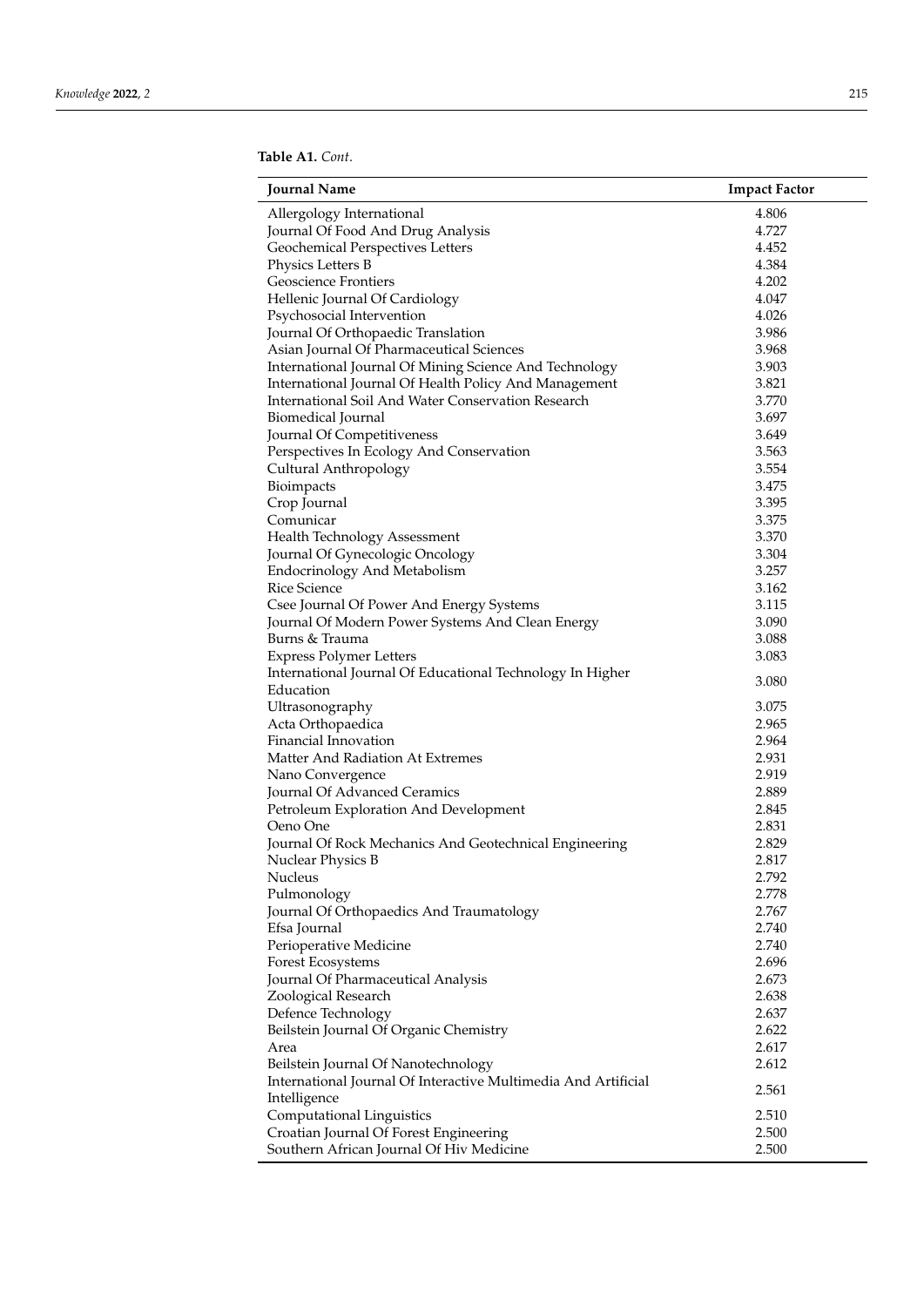<span id="page-7-0"></span>

| <b>Journal Name</b>                                                | <b>Impact Factor</b> |
|--------------------------------------------------------------------|----------------------|
| Moravian Geographical Reports                                      | 2.479                |
| Food Science And Human Wellness                                    | 2.455                |
| Electronics                                                        | 2.412                |
| Johnson Matthey Technology Review                                  | 2.349                |
| International Review Of Social Psychology                          | 2.326                |
| Kona Powder And Particle Journal                                   | 2.326                |
| Military Medical Research                                          | 2.325                |
| International Review Of Research In Open And Distributed           |                      |
| Learning                                                           | 2.297                |
| <b>Bulletin Of Mathematical Sciences</b>                           | 2.241                |
| Eye And Vision                                                     | 2.241                |
| Molecular Vision                                                   | 2.202                |
| Oceanologia                                                        | 2.198                |
| Journal Of The European Mathematical Society                       | 2.190                |
|                                                                    | 2.172                |
| <b>Integrative Medicine Research</b>                               |                      |
| Judgment And Decision Making                                       | 2.163                |
| Borsa Istanbul Review                                              | 2.130                |
| Rivista Italiana Di Paleontologia E Stratigrafia                   | 2.125                |
| Food Technology And Biotechnology                                  | 2.115                |
| Biochemia Medica                                                   | 2.114                |
| International Journal Of Implant Dentistry                         | 2.111                |
| Petroleum Science                                                  | 2.096                |
| Mycosphere                                                         | 2.092                |
| Educational Technology & Society                                   | 2.086                |
| Photonic Sensors                                                   | 2.073                |
| International Journal Of Disaster Risk Science                     | 2.048                |
| Journal Of The Medical Library Association                         | 2.042                |
| Journal Of Hydrology And Hydromechanics                            | 2.011                |
| Revista Portuguesa De Pneumologia                                  | 1.973                |
| Australasian Journal Of Educational Technology                     | 1.956                |
| Upsala Journal Of Medical Sciences                                 | 1.955                |
| Safety And Health At Work                                          | 1.945                |
| Asian Pacific Journal Of Tropical Medicine                         | 1.940                |
| Asian Pacific Journal Of Tropical Biomedicine                      | 1.903                |
| Jornal Brasileiro De Pneumologia                                   | 1.870                |
| South African Journal Of Science                                   | 1.866                |
| <b>Plant Diversity</b>                                             | 1.864                |
| Journal Of Taibah University For Science                           | 1.863                |
| Nuclear Engineering And Technology                                 | 1.846                |
| Electronic Journal Of Qualitative Theory Of Differential Equations | 1.827                |
| Chinese Journal Of Mechanical Engineering                          | 1.824                |
| Progress In Orthodontics                                           | 1.822                |
| <b>Swiss Medical Weekly</b>                                        | 1.822                |
| Public Policy And Administration                                   | 1.811                |
| Revista Brasileira De Reumatologia                                 | 1.810                |
| Journal Of Applied Oral Science                                    | 1.797                |
| International Neurourology Journal                                 | 1.794                |
| Pediatrics And Neonatology                                         | 1.773                |
| <b>Investigative And Clinical Urology</b>                          | 1.750                |
| Neotropical Ichthyology                                            | 1.741                |
| International Journal Of Speleology                                | 1.730                |
| Journal Of Hydroinformatics                                        | 1.728                |
|                                                                    | 1.727                |
| Journal Of Legal Analysis<br>Journal Of Causal Inference           |                      |
|                                                                    | 1.720                |
| Mediterranean Marine Science                                       | 1.709                |
| Archives Of Control Sciences                                       | 1.697                |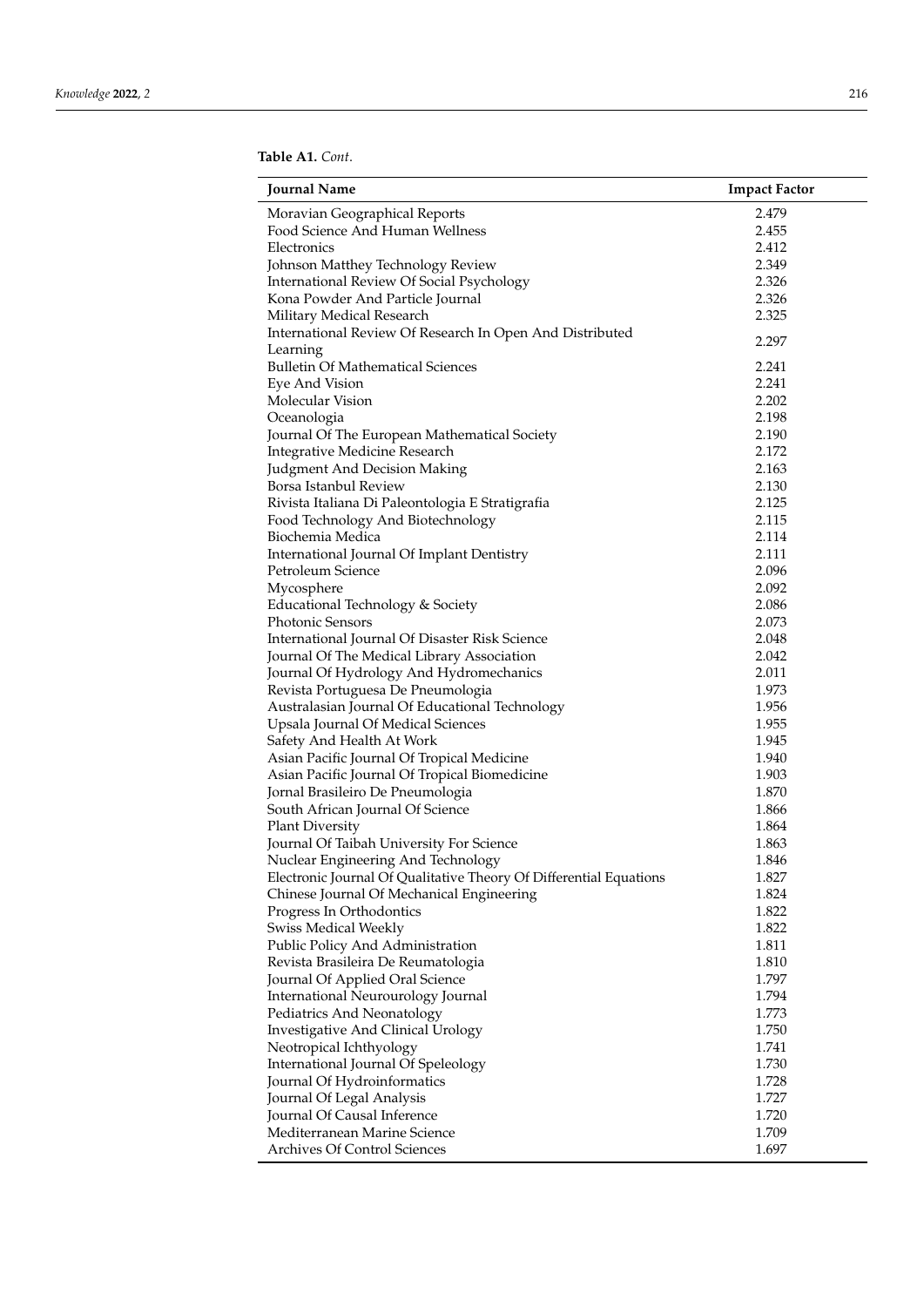| <b>Journal Title</b>                                                                      | 2021 Impact Factor |
|-------------------------------------------------------------------------------------------|--------------------|
| Living Reviews In Relativity                                                              | 40.429             |
| Living Reviews In Solar Physics                                                           | 17.417             |
| Nano-Micro Letters                                                                        | 16.419             |
| Studies In Mycology                                                                       | 16.097             |
| Protein & Cell                                                                            | 14.870             |
| Acta Pharmaceutica Sinica B                                                               | 11.413             |
| Earth System Science Data                                                                 | 11.333             |
| <b>Chemical Science</b>                                                                   | 9.825              |
| Journal Of Innovation & Knowledge                                                         | 9.269              |
| <b>Environmental Health Perspectives</b>                                                  | 9.031              |
| European Respiratory Review                                                               | 8.839              |
| Nano Convergence                                                                          | 8.526              |
| Journal Of Biomedical Science                                                             | 8.410              |
| Green Energy & Environment                                                                | 8.207              |
| Virus Evolution                                                                           | 7.989              |
| Rheumatology                                                                              | 7.580              |
| Journal Of Sport And Health Science                                                       | 7.179              |
| Journal Of Physiotherapy                                                                  | 7.000              |
| Journal Of Stroke                                                                         | 6.967              |
| <b>Emerging Infectious Diseases</b>                                                       | 6.883              |
| Geoscience Frontiers                                                                      | 6.853              |
| Digital Communications And Networks                                                       | 6.797              |
| Journal Of Advanced Ceramics                                                              | 6.707              |
| Asian Journal Of Pharmaceutical Sciences                                                  | 6.598              |
| <b>Journal Of Statistical Software</b>                                                    | 6.440              |
| Journal Of Materiomics                                                                    | 6.425              |
| Regenerative Biomaterials                                                                 | 6.353              |
| Eurosurveillance                                                                          | 6.307              |
| Friction                                                                                  | 6.167              |
| <b>Scipost Physics</b>                                                                    | 6.093              |
| Journal Of Food And Drug Analysis                                                         | 6.079              |
| Journal Of Ginseng Research                                                               | 6.060              |
| International Soil And Water Conservation Research                                        | 6.027              |
| Comunicar                                                                                 | 6.013              |
| Allergology International                                                                 | 5.836              |
| Journal Of High Energy Physics                                                            | 5.810              |
| Geochemical Perspectives Letters                                                          | 5.567              |
| Journal Of Computer-Mediated Communication                                                | 5.410              |
| Journal Of Orthopaedic Translation                                                        | 5.191              |
| Egyptian Journal Of Remote Sensing And Space Sciences                                     | 5.188              |
| Food Science And Human Wellness<br>Burns & Trauma                                         | 5.154              |
|                                                                                           | 5.099              |
| Japanese Dental Science Review                                                            | 5.093              |
| Psychosocial Intervention                                                                 | 5.083              |
| International Journal Of Health Policy And Management<br>Sustainable Environment Research | 5.007              |
|                                                                                           | 4.980<br>4.910     |
| Biomedical Journal                                                                        | 4.771              |
| Physics Letters B                                                                         |                    |
| Journal Of Pharmaceutical Analysis                                                        | 4.769              |
| Journal Of Competitiveness                                                                | 4.725<br>4.677     |
| Perspectives In Ecology And Conservation                                                  | 4.578              |
| Bioresources And Bioprocessing                                                            | 4.560              |
| Zoological Research                                                                       | 4.407              |
| Crop Journal<br>Journal Of Gynecologic Oncology                                           | 4.401              |
|                                                                                           |                    |

**Table A2.** Platinum open access journals with impact factors in 2021.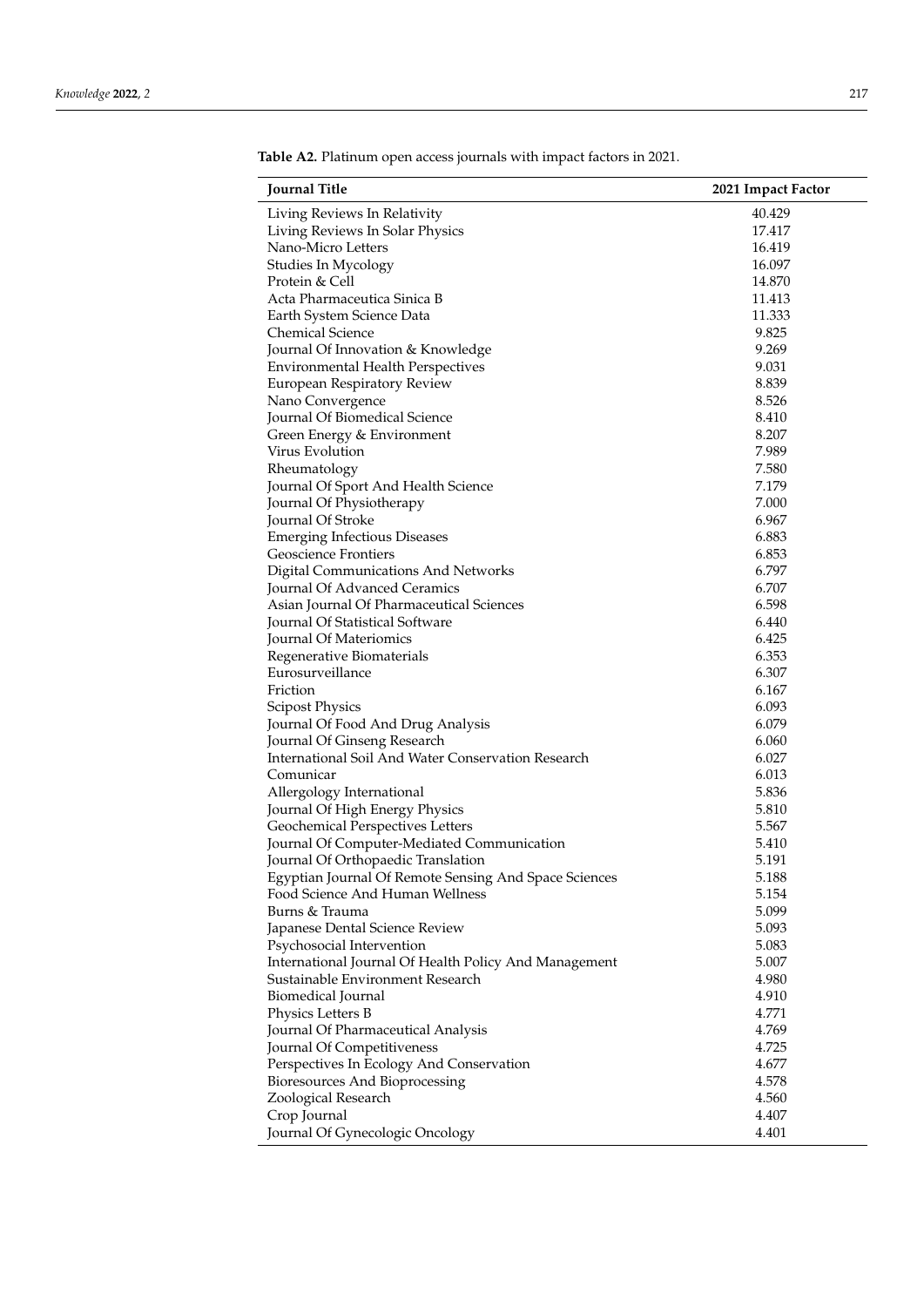| 4.317<br>Ict Express<br>Geo-Spatial Information Science<br>4.288<br>Mycosphere<br>4.211<br>4.197<br>Nucleus<br><b>Express Polymer Letters</b><br>4.161<br>Petroleum Science<br>4.090<br>International Journal Of Mining Science And Technology<br>4.084 |  |
|---------------------------------------------------------------------------------------------------------------------------------------------------------------------------------------------------------------------------------------------------------|--|
|                                                                                                                                                                                                                                                         |  |
|                                                                                                                                                                                                                                                         |  |
|                                                                                                                                                                                                                                                         |  |
|                                                                                                                                                                                                                                                         |  |
|                                                                                                                                                                                                                                                         |  |
|                                                                                                                                                                                                                                                         |  |
|                                                                                                                                                                                                                                                         |  |
| Health Technology Assessment<br>4.014                                                                                                                                                                                                                   |  |
| <b>Endocrinology And Metabolism</b><br>4.010                                                                                                                                                                                                            |  |
| Financial Innovation<br>3.985                                                                                                                                                                                                                           |  |
| Csee Journal Of Power And Energy Systems<br>3.938                                                                                                                                                                                                       |  |
| 3.918<br>Food Technology And Biotechnology                                                                                                                                                                                                              |  |
| 3.874<br><b>Applied Water Science</b>                                                                                                                                                                                                                   |  |
| Bioimpacts<br>3.831                                                                                                                                                                                                                                     |  |
| Petroleum Exploration And Development<br>3.803                                                                                                                                                                                                          |  |
| Propulsion And Power Research<br>3.738                                                                                                                                                                                                                  |  |
| International Journal Of Disaster Risk Science<br>3.727                                                                                                                                                                                                 |  |
| Acta Orthopaedica<br>3.717                                                                                                                                                                                                                              |  |
| Ultrasonography<br>3.675                                                                                                                                                                                                                                |  |
| Kidney Research And Clinical Practice<br>3.667                                                                                                                                                                                                          |  |
| 3.649<br>Beilstein Journal Of Nanotechnology                                                                                                                                                                                                            |  |
| Forest Ecosystems<br>3.645                                                                                                                                                                                                                              |  |
| 3.575<br>Pulmonology                                                                                                                                                                                                                                    |  |
| Perioperative Medicine<br>3.535                                                                                                                                                                                                                         |  |
| 3.522<br>Educational Technology & Society                                                                                                                                                                                                               |  |
| Neurospine<br>3.492                                                                                                                                                                                                                                     |  |
| Cultural Anthropology<br>3.439                                                                                                                                                                                                                          |  |
| Journal Of Ocean Engineering And Science<br>3.408                                                                                                                                                                                                       |  |
| Public Policy And Administration<br>3.386                                                                                                                                                                                                               |  |
| Borsa Istanbul Review<br>3.348                                                                                                                                                                                                                          |  |
| 3.336<br>Efsa Journal                                                                                                                                                                                                                                   |  |
| 3.333<br>Rice Science                                                                                                                                                                                                                                   |  |
| 3.329<br>Military Medical Research                                                                                                                                                                                                                      |  |
| 3.282<br>Epidemiology And Health                                                                                                                                                                                                                        |  |
| Journal Of Modern Power Systems And Clean Energy<br>3.265                                                                                                                                                                                               |  |
| 3.257<br>Eye And Vision                                                                                                                                                                                                                                 |  |
| Defence Technology<br>3.172                                                                                                                                                                                                                             |  |
| Research & Politics<br>3.141                                                                                                                                                                                                                            |  |
| Australasian Journal Of Educational Technology<br>3.067                                                                                                                                                                                                 |  |
| 3.036<br>Studies In Second Language Learning And Teaching                                                                                                                                                                                               |  |
| 3.032<br>Horticultural Plant Journal                                                                                                                                                                                                                    |  |
| Brazilian Journal Of Psychiatry<br>3.000                                                                                                                                                                                                                |  |
| Journal Of Causal Inference<br>3.000                                                                                                                                                                                                                    |  |
| Perspectives On Medical Education<br>2.947                                                                                                                                                                                                              |  |
| Johnson Matthey Technology Review<br>2.920                                                                                                                                                                                                              |  |
| 2.907<br>Journal Of Orthopaedics And Traumatology                                                                                                                                                                                                       |  |
| Kona Powder And Particle Journal<br>2.897                                                                                                                                                                                                               |  |
| Beilstein Journal Of Organic Chemistry<br>2.883                                                                                                                                                                                                         |  |
| 2.849<br><b>Ecological Processes</b>                                                                                                                                                                                                                    |  |
| Matter And Radiation At Extremes<br>2.845                                                                                                                                                                                                               |  |
| International Neurourology Journal<br>2.835                                                                                                                                                                                                             |  |
| 2.827<br>Asia-Pacific Journal Of Ophthalmology                                                                                                                                                                                                          |  |
| 2.824<br><b>Underground Space</b>                                                                                                                                                                                                                       |  |
| 2.806<br><b>Survey Research Methods</b>                                                                                                                                                                                                                 |  |
| Journal Of Analytical Science And Technology<br>2.769                                                                                                                                                                                                   |  |
| 2.759<br>Nuclear Physics B                                                                                                                                                                                                                              |  |
| Journal Of Legal Analysis<br>2.750                                                                                                                                                                                                                      |  |
| 2.750<br>Progress In Orthodontics                                                                                                                                                                                                                       |  |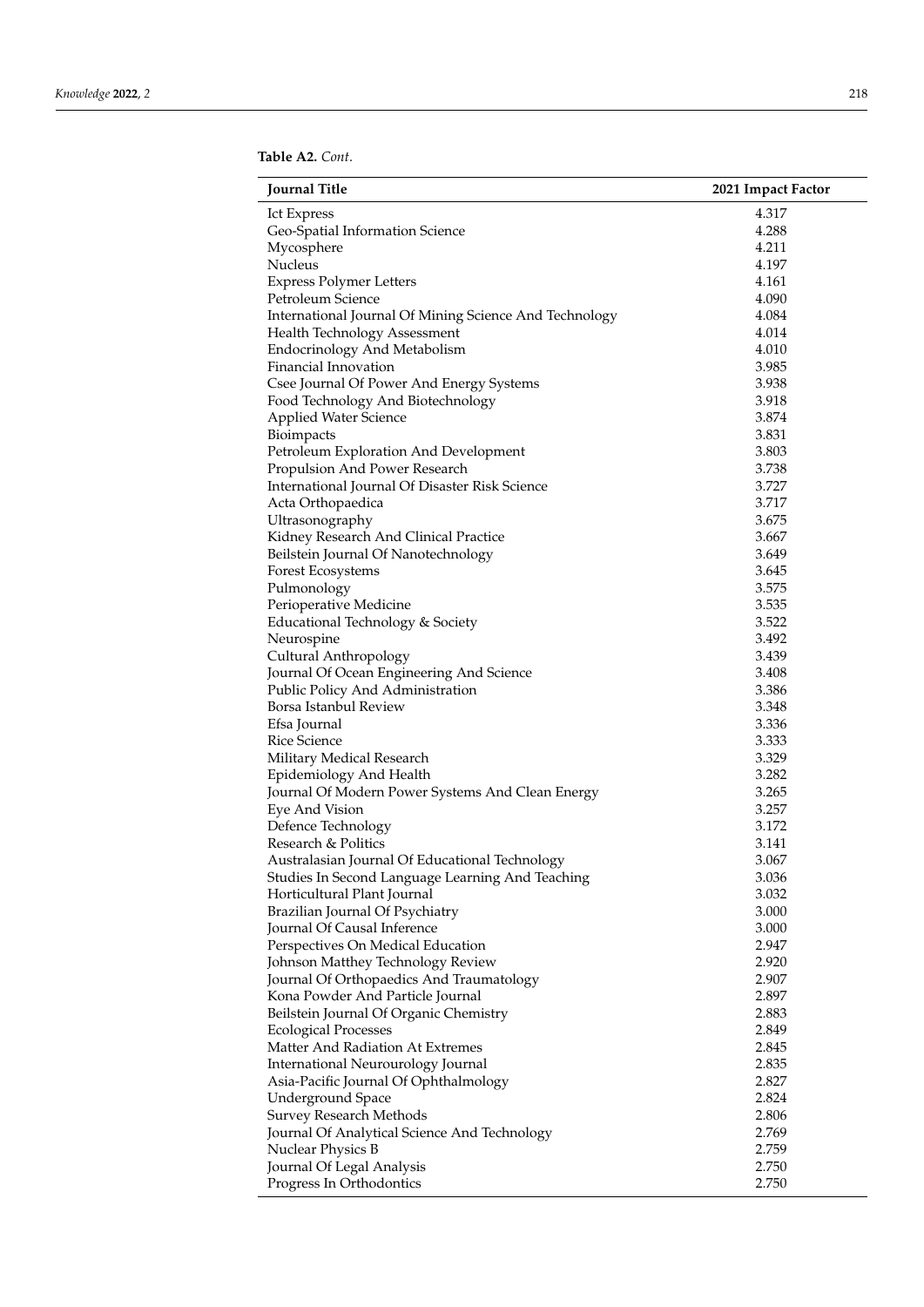| <b>Journal Title</b>                                                     | 2021 Impact Factor |
|--------------------------------------------------------------------------|--------------------|
| Safety And Health At Work                                                | 2.707              |
| Journal Of Applied Oral Science                                          | 2.698              |
| Journal Of Electromagnetic Engineering And Science                       | 2.696              |
| Journal Of Taibah University For Science                                 | 2.688              |
| Journal Of Movement Disorders                                            | 2.683              |
| Jornal Brasileiro De Pneumologia                                         | 2.624              |
| Judgment And Decision Making                                             | 2.543              |
| <b>Plant Diversity</b>                                                   | 2.528              |
| Journal Of Hydrology And Hydromechanics                                  | 2.512              |
| International Review Of Social Psychology                                | 2.500              |
| Voluntas                                                                 | 2.468              |
| Photonic Sensors                                                         | 2.433              |
| Oceanologia                                                              | 2.427              |
| Economica                                                                | 2.397              |
| Electronics                                                              | 2.397              |
| Mathematics In Engineering                                               | 2.385              |
| International Journal Of Implant Dentistry                               | 2.384              |
| Upsala Journal Of Medical Sciences                                       | 2.384              |
| Journal Of Hydroinformatics                                              | 2.376              |
| Indian Journal Of Medical Research                                       | 2.375              |
| <b>Integrative Medicine Research</b>                                     | 2.368              |
| Molecular Vision                                                         | 2.367              |
| Arthropod Systematics & Phylogeny                                        | 2.354              |
| Nuclear Engineering And Technology                                       | 2.341              |
| Andean Geology                                                           | 2.327              |
| Mediterranean Marine Science                                             | 2.319              |
| Biochemia Medica                                                         | 2.313              |
| Oeno One                                                                 | 2.305              |
| Prostate International                                                   | 2.286              |
| Area                                                                     | 2.280              |
| Computational Linguistics                                                | 2.271              |
| Moravian Geographical Reports                                            | 2.250              |
| Advances In Rheumatology                                                 | 2.235              |
| Hong Kong Medical Journal                                                | 2.227              |
| Annals Of Thoracic Medicine                                              | 2.219              |
| <b>Bulletin Of Mathematical Sciences</b>                                 | 2.219              |
| South African Journal Of Science                                         | 2.197              |
| <b>Swiss Medical Weekly</b>                                              | 2.193              |
| Investigative And Clinical Urology                                       | 2.186              |
| Journal Of Curriculum Studies                                            | 2.183              |
| Latin American Economic Review                                           | 2.161              |
| <b>Baltic Journal Of Economics</b>                                       | 2.150              |
|                                                                          | 2.091              |
| Neotropical Ichthyology<br>Croatian Journal Of Forest Engineering        | 2.088              |
|                                                                          | 2.083              |
| Pediatrics And Neonatology                                               | 2.079              |
| Angle Orthodontist                                                       | 2.046              |
| Demographic Research                                                     | 2.038              |
| Folia Neuropathologica                                                   |                    |
| Balkan Medical Journal                                                   | 2.021              |
| Asia & The Pacific Policy Studies<br>Arquivos Brasileiros De Cardiologia | 2.014<br>2.000     |
|                                                                          |                    |
| Egyptian Journal Of Biological Pest Control                              | 1.995              |
| Amfiteatru Economic                                                      | 1.983              |
| Chinese Journal Of Mechanical Engineering                                | 1.936              |
| Medical Principles And Practice                                          | 1.927              |
| Dermatology Practical & Conceptual                                       | 1.926              |
| Water Science And Technology                                             | 1.915              |
| Journal Of Water And Climate Change                                      | 1.900              |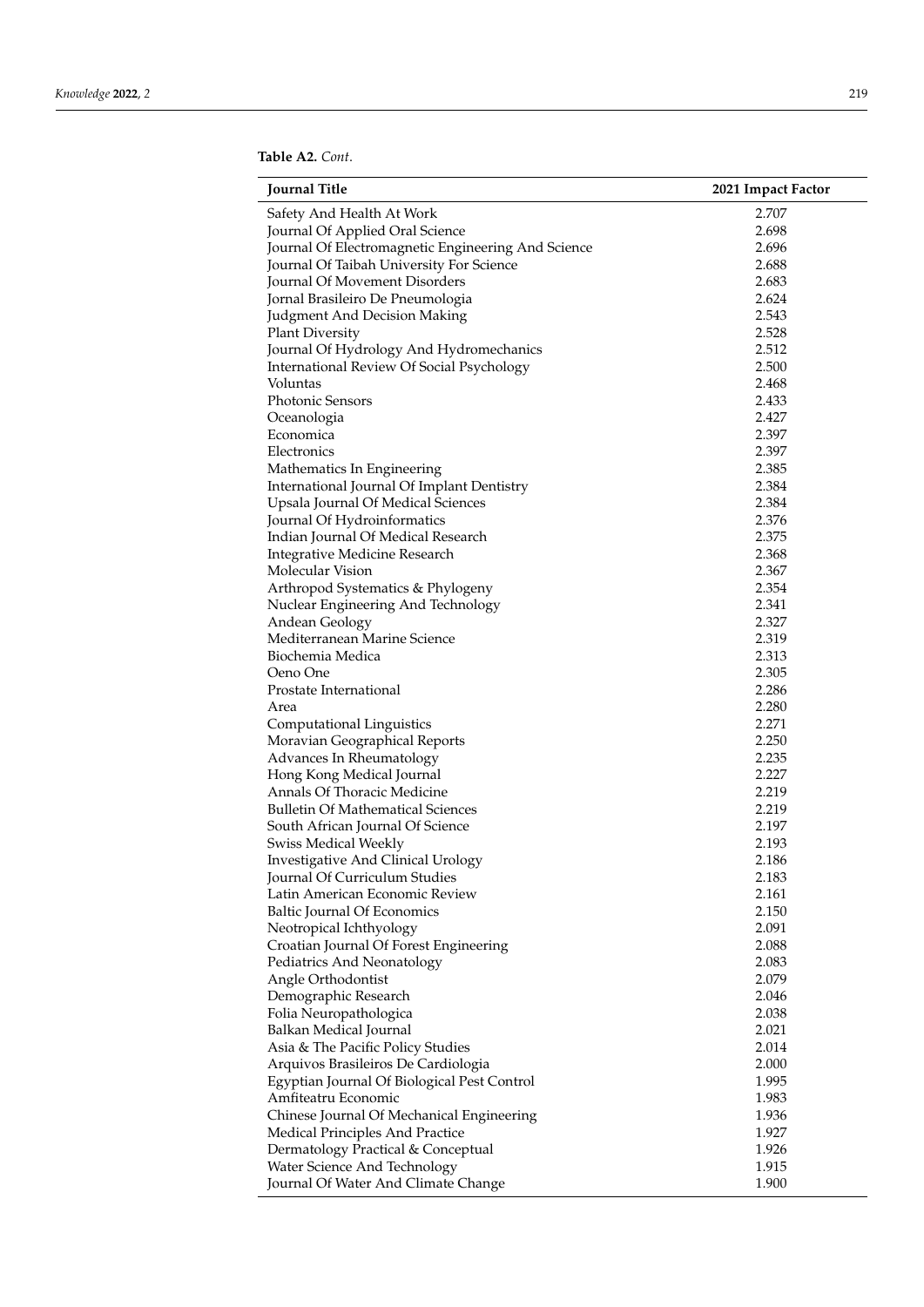| <b>Journal Title</b>                                 | 2021 Impact Factor |
|------------------------------------------------------|--------------------|
| Anais Brasileiros De Dermatologia                    | 1.896              |
| Geologica Carpathica                                 | 1.875              |
| Indian Journal Of Ophthalmology                      | 1.848              |
| Brazilian Journal Of Otorhinolaryngology             | 1.811              |
| Processing And Application Of Ceramics               | 1.804              |
| International Journal Of Communication               | 1.802              |
| Quantitative Economics                               | 1.782              |
| Avian Research                                       | 1.774              |
| Indian Journal Of Psychiatry                         | 1.759              |
| Rural And Remote Health                              | 1.759              |
| Rural And Remote Health                              | 1.759              |
| Vertebrate Zoology                                   | 1.757              |
| Journal Of Water And Health                          | 1.744              |
| Acta Chimica Slovenica                               | 1.735              |
| Brodogradnja                                         | 1.708              |
| Taiwanese Journal Of Obstetrics & Gynecology         | 1.705              |
| Subterranean Biology                                 | 1.690              |
| Journal Of Vector Borne Diseases                     | 1.688              |
| Knowledge And Management Of Aquatic Ecosystems       | 1.677              |
| Journal Of Contemporary Brachytherapy                | 1.656              |
| <b>Grasas Y Aceites</b>                              | 1.650              |
| Politics And Religion                                | 1.650              |
| California Agriculture                               | 1.641              |
| Physical Review Accelerators And Beams               | 1.639              |
| Geofizika                                            | 1.636              |
| Materiales De Construccion                           | 1.619              |
| Nordic Studies On Alcohol And Drugs                  | 1.600              |
| Anatolian Journal Of Cardiology                      | 1.596              |
| Endokrynologia Polska                                | 1.582              |
| Revista Da Sociedade Brasileira De Medicina Tropical | 1.581              |
| Scientia Marina                                      | 1.576              |
| International Journal Of Speleology                  | 1.566              |
| Journal Of Pacific Rim Psychology                    | 1.557              |
| Nano                                                 | 1.556              |
| Asian Pacific Journal Of Tropical Biomedicine        | 1.545              |
| Web Ecology                                          | 1.545              |
| Annals Of Saudi Medicine                             | 1.526              |
| Annals Of Forest Research                            | 1.516              |
| Urology Journal                                      | 1.510              |
| Chimia                                               | 1.509              |
| Norwegian Journal Of Geology                         | 1.508              |
| Palaeontologia Electronica                           | 1.500              |
| Indian Journal Of Dermatology                        | 1.494              |
| Journal Of Postgraduate Medicine                     | 1.476              |
| Mathematical Modelling And Analysis                  | 1.474              |
| Kinesiology                                          | 1.452              |
| Revista Latino-Americana De Enfermagem               | 1.442              |
| Interfaces                                           | 1.434              |
| <b>Water Policy</b>                                  | 1.434              |
| Geologica Acta                                       | 1.432              |
| Mires And Peat                                       | 1.425              |
| Arquivos De Neuro-Psiquiatria                        | 1.420              |
| Wildfowl                                             | 1.417              |
| Acta Montanistica Slovaca                            |                    |
|                                                      | 1.413              |
| Science Of Sintering                                 | 1.412              |
| Journal Of Applied Fluid Mechanics                   | 1.405              |
| Journal Of Nematology                                | 1.402              |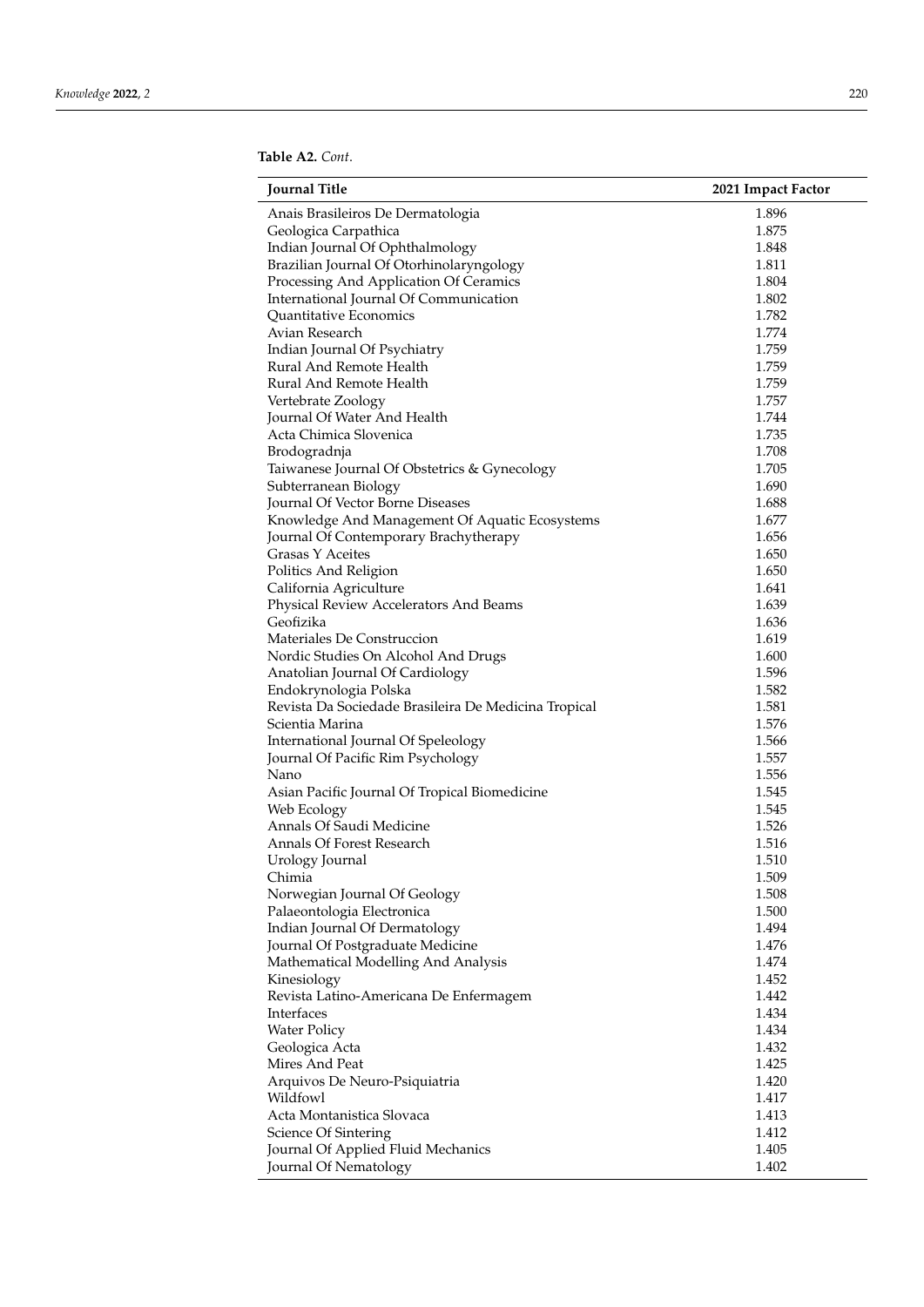| <b>Journal Title</b>                                           | 2021 Impact Factor |
|----------------------------------------------------------------|--------------------|
| Annals Of Indian Academy Of Neurology                          | 1.383              |
| Agricultural And Food Science                                  | 1.375              |
| Revista Portuguesa De Cardiologia                              | 1.374              |
| European Journal Of Taxonomy                                   | 1.372              |
| Trabajos De Prehistoria                                        | 1.366              |
| Annals Of Geophysics                                           | 1.362              |
| Croatian Medical Journal                                       | 1.351              |
| Etri Journal                                                   | 1.347              |
| Journal Of Spectral Theory                                     | 1.323              |
| Brazilian Journal Of Pharmaceutical Sciences                   | 1.321              |
| <b>Theoretical Economics</b>                                   | 1.313              |
| Brazilian Journal Of Cardiovascular Surgery                    | 1.312              |
| Polish Polar Research                                          | 1.308              |
| Crop Breeding And Applied Biotechnology                        | 1.282              |
| Electronic Journal Of Differential Equations                   | 1.282              |
| <b>Water Supply</b>                                            | 1.275              |
| Brazilian Journal Of Geology                                   | 1.259              |
| Forest Systems                                                 | 1.255              |
| Journal Of The Serbian Chemical Society                        | 1.240              |
| Petrology                                                      | 1.235              |
| World Rabbit Science                                           | 1.233              |
| Asian Pacific Journal Of Tropical Medicine                     | 1.226              |
| Fluoride                                                       | 1.224              |
| Videosurgery And Other Miniinvasive Techniques                 | 1.195              |
| Computer Science And Information Systems                       | 1.167              |
| Information Technology And Libraries                           | 1.160              |
| Metrology And Measurement Systems                              | 1.155              |
| Arkivoc                                                        | 1.140              |
| Psihologija                                                    | 1.140              |
| Journal Of Universal Computer Science                          | 1.139              |
| Algebraic Geometry                                             | 1.132              |
| <b>Condensed Matter Physics</b>                                | 1.128              |
| Acta Amazonica                                                 | 1.126              |
| Dyna                                                           | 1.113              |
| Mljekarstvo                                                    | 1.111              |
| Journal Of Legal Studies                                       | 1.108              |
| Veterinaria Italiana                                           | 1.101              |
| Archives Of Control Sciences                                   | 1.088              |
| Mathematical Communications                                    | 1.075              |
| Polish Journal Of Pathology                                    | 1.072              |
| Journal Of Research Of The National Institute Of Standards And |                    |
| Technology                                                     | 1.034              |
| Materials Science-Poland                                       | 1.022              |
| Journal Of International Advanced Otology                      | 1.017              |
| Animal Biodiversity And Conservation                           | 1.000              |
| Fishery Bulletin                                               | 1.000              |
| Journal Of Cytology                                            | 1.000              |
| Sociobiology                                                   | 0.983              |
| New Medit                                                      | 0.969              |
| Revista Brasileira De Anestesiologia                           | 0.964              |
| Politikon                                                      | 0.962              |
| Revista De Metalurgia                                          | 0.959              |
| Archives Of Biological Sciences                                | 0.956              |
| Revista De Estudios Sociales                                   | 0.953              |
| Acta Botanica Croatica                                         | 0.943              |
| Drvna Industrija                                               | 0.940              |
| Social Analysis                                                | 0.933              |
| Bangladesh Journal Of Pharmacology                             | 0.930              |
| Journal Of Theoretical And Applied Mechanics                   | 0.927              |
|                                                                |                    |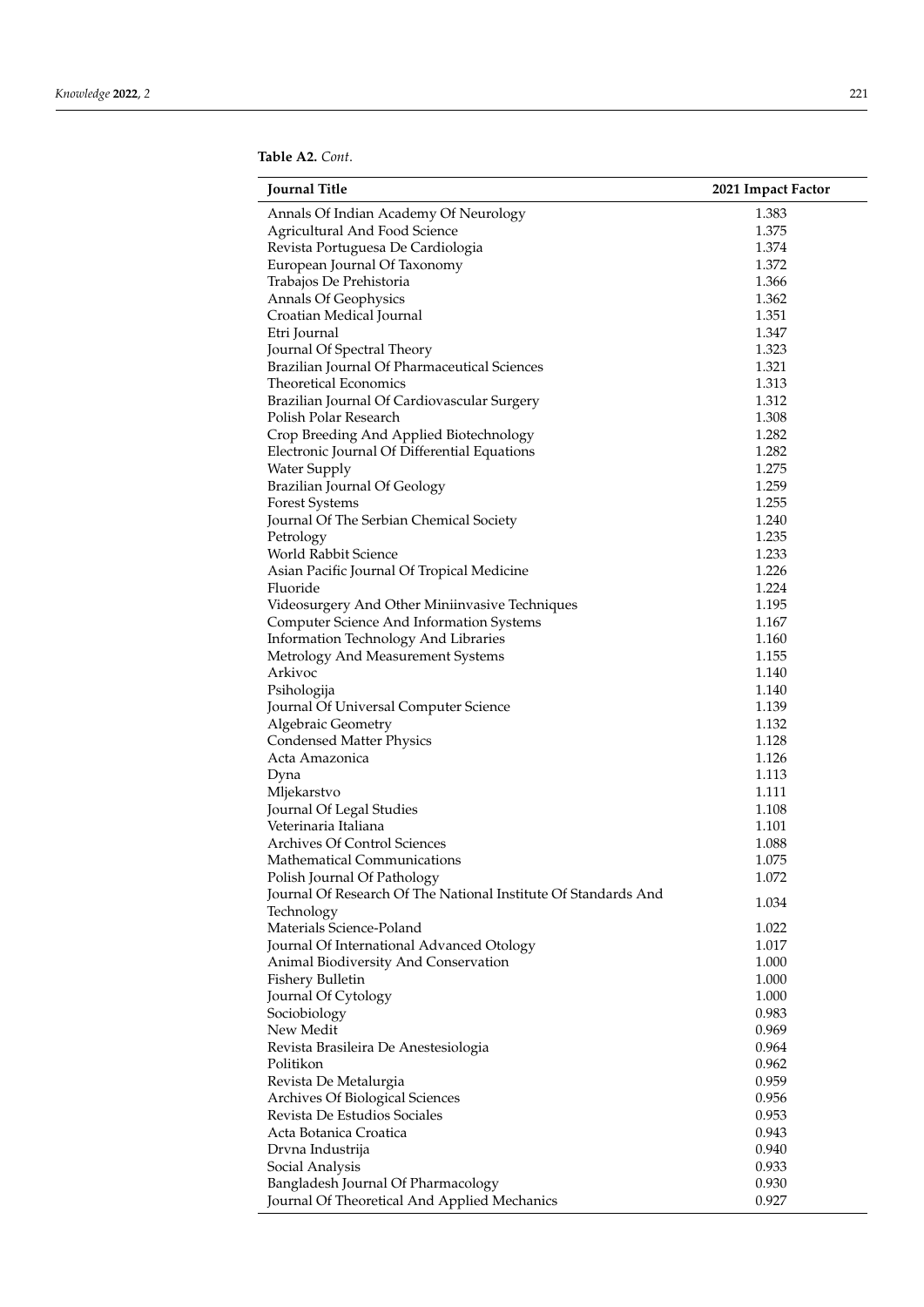| <b>Journal Title</b>                                              | 2021 Impact Factor |
|-------------------------------------------------------------------|--------------------|
| Taiwania                                                          | 0.925              |
| Journal Of Official Statistics                                    | 0.920              |
| Hong Kong Journal Of Occupational Therapy                         | 0.917              |
| Archives Of Clinical Psychiatry                                   | 0.909              |
| Africa Spectrum                                                   | 0.900              |
| Croatica Chemica Acta                                             | 0.887              |
| Malawi Medical Journal                                            | 0.875              |
| Panoeconomicus                                                    | 0.852              |
| Studia Psychologica                                               | 0.850              |
| Acta Herpetologica                                                | 0.848              |
| Mediterranean Botany                                              | 0.842              |
| Indian Journal Of Experimental Biology                            | 0.818              |
| Documenta Mathematica                                             | 0.815              |
| International Journal Of Psychological Research                   | 0.800              |
| Journal Of Rehabilitation                                         | 0.796              |
| Journal Of Apicultural Science                                    | 0.788              |
| Acta Clinica Croatica                                             | 0.780              |
|                                                                   | 0.779              |
| Earth Sciences Research Journal<br>Latin American Research Review | 0.779              |
|                                                                   |                    |
| Geologica Belgica                                                 | 0.773              |
| Archives Of Metallurgy And Materials                              | 0.767              |
| Indian Journal Of Traditional Knowledge                           | 0.757              |
| Transylvanian Review Of Administrative Sciences                   | 0.742              |
| Revista Mvz Cordoba                                               | 0.738              |
| Annali Di Botanica                                                | 0.722              |
| Lingua                                                            | 0.719              |
| Geologia Croatica                                                 | 0.717              |
| Revista Mexicana De Biodiversidad                                 | 0.716              |
| Discussiones Mathematicae Graph Theory                            | 0.714              |
| International Journal Of Odonatology                              | 0.707              |
| Electronic Journal Of Combinatorics                               | 0.695              |
| Bangladesh Journal Of Plant Taxonomy                              | 0.679              |
| <b>Education As Change</b>                                        | 0.667              |
| International Journal Of Conflict And Violence                    | 0.643              |
| Journal Of Southern Hemisphere Earth Systems Science              | 0.629              |
| Ethics & Global Politics                                          | 0.613              |
| Tropical Grasslands-Forrajes Tropicales                           | 0.611              |
| Nauplius                                                          | 0.610              |
| Salud Colectiva                                                   | 0.597              |
| Caldasia                                                          | 0.562              |
| Geodetski Vestnik                                                 | 0.551              |
| Tempo Social                                                      | 0.547              |
| Sociologia                                                        | 0.537              |
| Movimento                                                         | 0.523              |
| History Of Geo-And Space Sciences                                 | 0.500              |
| Historia Agraria                                                  | 0.488              |
| Hong Kong Journal Of Emergency Medicine                           | 0.486              |
| Magallania                                                        | 0.469              |
| Botanica Serbica                                                  | 0.468              |
| Culture & History Digital Journal                                 | 0.463              |
| Logical Methods In Computer Science                               | 0.438              |
| Applied Economic Analysis                                         | 0.417              |
| Engenharia Sanitaria E Ambiental                                  | 0.417              |
| Acta Bioethica                                                    | 0.408              |
| Journal Of Nepal Medical Association                              | 0.406              |
| Sintagma                                                          | 0.400              |
| Tidsskrift For Samfunnsforskning                                  | 0.394              |
| Agrociencia                                                       | 0.391              |
|                                                                   |                    |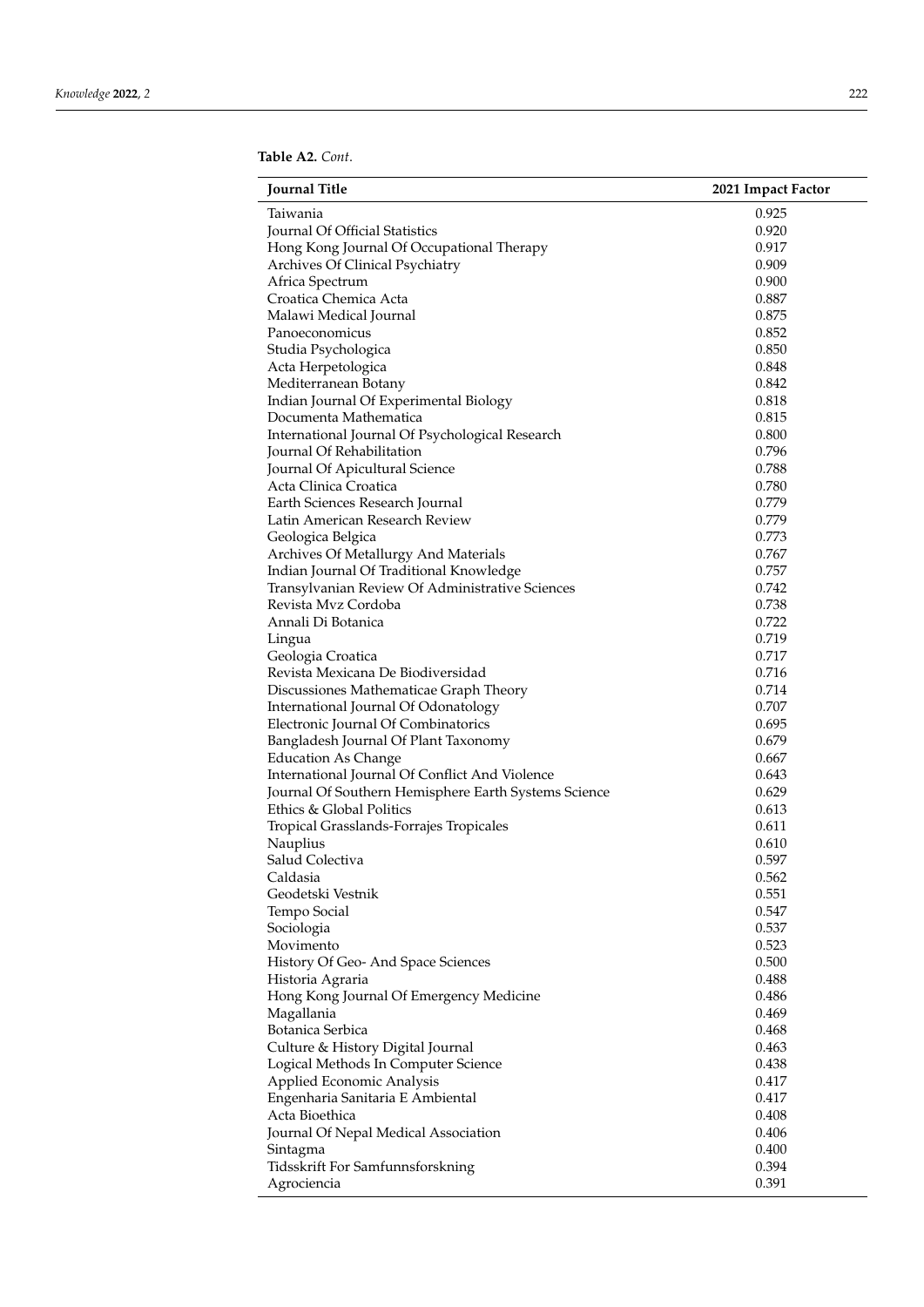<span id="page-14-21"></span>

| 2021 Impact Factor |
|--------------------|
| 0.383              |
| 0.375              |
| 0.358              |
| 0.346              |
| 0.345              |
| 0.333              |
| 0.265              |
| 0.264              |
| 0.243              |
| 0.226              |
| 0.207              |
| 0.161              |
| 0.082              |
|                    |

### **References**

- <span id="page-14-0"></span>1. Gibbons, M.; Limoges, C.; Nowotny, H.; Schwartzman, S.; Scott, P.; Trow, M. *The New Production of Knowledge: The Dynamics of Science and Research in Contemporary Societies*; SAGE: Thousand Oaks, CA, USA, 1994; ISBN 9780803977945.
- <span id="page-14-1"></span>2. Heise, C.; Pearce, J.M. From Open Access to Open Science: The Path from Scientific Reality to Open Scientific Communication. *SAGE Open* **2020**, *10*, 2158244020915900. [\[CrossRef\]](http://doi.org/10.1177/2158244020915900)
- <span id="page-14-2"></span>3. Chagas, A.M. Haves and Have Nots Must Find a Better Way: The Case for Open Scientific Hardware. *PLoS Biol.* **2018**, *16*, e3000014. [\[CrossRef\]](http://doi.org/10.1371/journal.pbio.3000014)
- <span id="page-14-3"></span>4. Lewis, D.W. The Inevitability of Open Access. *Coll. Res. Libr.* **2012**, *73*, 493–506. [\[CrossRef\]](http://doi.org/10.5860/crl-299)
- <span id="page-14-4"></span>5. Eisen, M. The Open Access Movement in Scholarly Communication. In *Emerging Visions for Access in the Twenty-First Century Library*; Council on Library and Information Resources: Alexandria, VA, USA, 2003; p. 56. Available online: [https://www.clir.](https://www.clir.org/pubs/reports/pub119/eisen/) [org/pubs/reports/pub119/eisen/](https://www.clir.org/pubs/reports/pub119/eisen/) (accessed on 22 January 2022).
- <span id="page-14-5"></span>6. Buranyi, S. Is the Staggeringly Profitable Business of Scientific Publishing Bad for Science? The Guardian. 2017. Available online: <https://www.theguardian.com/science/2017/jun/27/profitable-business-scientific-publishing-bad-for-science> (accessed on 22 January 2022).
- <span id="page-14-6"></span>7. Monbiot, G. Academic Publishers Make Murdoch Look like a Socialist. The Guardian. 2011. Available online: [https://www.](https://www.theguardian.com/commentisfree/2011/aug/29/academic-publishers-murdoch-socialist) [theguardian.com/commentisfree/2011/aug/29/academic-publishers-murdoch-socialist](https://www.theguardian.com/commentisfree/2011/aug/29/academic-publishers-murdoch-socialist) (accessed on 22 January 2022).
- <span id="page-14-7"></span>8. Ware, M.; Mabe, M. *The Stm Report: An Overview of Scientific and Scholarly Journal Publishing*; Oxford International Association of Scientific, Technical and Medical Publishers: Oxford, UK, 2009; Available online: [https://www.stm-assoc.org/2009\\_10\\_13](https://www.stm-assoc.org/2009_10_13_MWC_STM_Report.pdf) [\\_MWC\\_STM\\_Report.pdf](https://www.stm-assoc.org/2009_10_13_MWC_STM_Report.pdf) (accessed on 22 January 2022).
- <span id="page-14-8"></span>9. Elsevier Records 2% Lifts in Revenue and Profits | 2019. The Bookseller. Available online: [https://www.thebookseller.com/](https://www.thebookseller.com/news/elsevier-records-2-lifts-revenue-and-profits-960016) [news/elsevier-records-2-lifts-revenue-and-profits-960016](https://www.thebookseller.com/news/elsevier-records-2-lifts-revenue-and-profits-960016) (accessed on 22 January 2022).
- <span id="page-14-9"></span>10. Sample, I. Harvard University Says It Can't Afford Journal Publishers' Prices. The Guardian. 2012. Available online: [https:](https://www.theguardian.com/science/2012/apr/24/harvard-university-journal-publishers-prices) [//www.theguardian.com/science/2012/apr/24/harvard-university-journal-publishers-prices](https://www.theguardian.com/science/2012/apr/24/harvard-university-journal-publishers-prices) (accessed on 22 January 2022).
- <span id="page-14-10"></span>11. Joseph, H. The Open Access Movement Grows Up: Taking Stock of a Revolution. *PLoS Biol.* **2013**, *11*, e1001686. [\[CrossRef\]](http://doi.org/10.1371/journal.pbio.1001686)
- <span id="page-14-11"></span>12. Mills, D.; Inouye, K. Problematizing 'Predatory Publishing': A Systematic Review of Factors Shaping Publishing Motives, Decisions, and Experiences. *Learn. Publ.* **2021**, *34*, 89–104. [\[CrossRef\]](http://doi.org/10.1002/leap.1325)
- <span id="page-14-12"></span>13. Piwowar, H.; Priem, J.; Larivière, V.; Alperin, J.P.; Matthias, L.; Norlander, B.; Farley, A.; West, J.; Haustein, S. The State of OA: A Large-Scale Analysis of the Prevalence and Impact of Open Access Articles. *PeerJ* **2018**, *6*, e4375. [\[CrossRef\]](http://doi.org/10.7717/peerj.4375)
- <span id="page-14-13"></span>14. Johnston, W. *Open Access Journals: The Global Movement and Local Publishing*; Routledge: Abingdon, UK, 2008; Available online: <https://atrium.lib.uoguelph.ca/xmlui/bitstream/handle/10214/1770/openAccessEjournals.pdf> (accessed on 22 January 2022).
- <span id="page-14-14"></span>15. Liesegang, T.J. The Continued Movement for Open Access to Peer-Reviewed Literature. *Am. J. Ophthalmol* **2013**, *156*, 423–432. [\[CrossRef\]](http://doi.org/10.1016/j.ajo.2013.04.033)
- <span id="page-14-15"></span>16. Budapest Open Access Initiative. Budapest Open Access Initiative—Erklärung. 2002. Available online: [https://www.](https://www.budapestopenaccessinitiative.org/boai-10-recommendations) [budapestopenaccessinitiative.org/boai-10-recommendations](https://www.budapestopenaccessinitiative.org/boai-10-recommendations) (accessed on 22 January 2022).
- <span id="page-14-16"></span>17. Boote, D.N.; Beile, P. Scholars Before Researchers: On the Centrality of the Dissertation Literature Review in Research Preparation. *Educ. Res.* **2005**, *34*, 3–15. [\[CrossRef\]](http://doi.org/10.3102/0013189X034006003)
- <span id="page-14-17"></span>18. Pearce, J. How to Perform a Literature Review with Free and Open Source Software. *Pract. Assess. Res. Eval.* **2019**, *23*. Article 8. [\[CrossRef\]](http://doi.org/10.7275/jjhz-sz75)
- <span id="page-14-18"></span>19. Webster, J.; Watson, R.T. Analyzing the Past to Prepare for the Future: Writing a Literature Review. *MIS Q.* **2002**, *26*, xiii–xxiii.
- <span id="page-14-19"></span>20. Watson, R.T.; Webster, J. Analysing the Past to Prepare for the Future: Writing a Literature Review a Roadmap for Release 2.0. *J. Decis. Syst.* **2020**, *29*, 129–147. [\[CrossRef\]](http://doi.org/10.1080/12460125.2020.1798591)
- <span id="page-14-20"></span>21. Partha, D.; David, P.A. Toward a New Economics of Science. *Res. Policy* **1994**, *23*, 487–521. [\[CrossRef\]](http://doi.org/10.1016/0048-7333(94)01002-1)